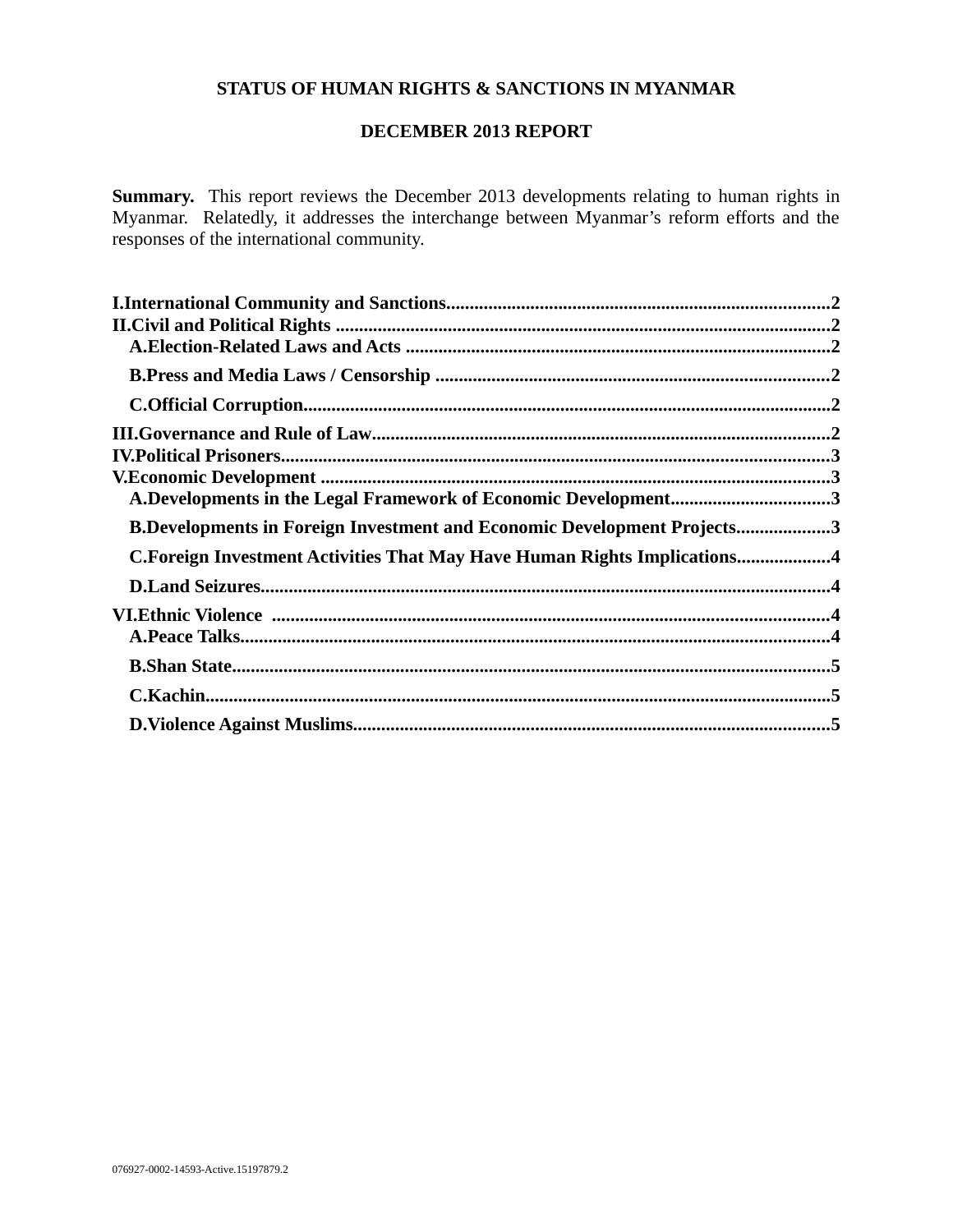#### <span id="page-1-2"></span>**I. International Community and Sanctions**

The United States is imposing sanctions on a Myanmar military officer and three companies it accuses of involvement in the illicit arms trade with North Korea.<sup>1</sup> Asia Metal Company, Soe Min Htike Co., Excellence Mineral Manufacturing Co., and Lt. Col. Kyaw Nyunt Oo, a military staff officer, are the latest on a list the Treasury maintains of "specially designated nationals" that blocks companies' or individuals' assets. Myanmar's Directorate of Defense Industries (DDI), specifically, received a Treasury designation in July 2012. Officials determined that the entities added this month have been linked to the DDI, which has been involved in purchasing military equipment from North Korea. <sup>2</sup>

This designation does not "generally target the Government of Myanmar," the department said. About a year ago, the Myanmar Government agreed to abide by a United Nations Security Council resolution that prohibits the procurement of military goods and assistance from North Korea."The revenues from these continuing military sales directly support North Korea's illicit activities," Under Secretary for Terrorism and Financial Intelligence David Cohen said. "We will continue to target this activity in Burma, and the region, as we work with our international partners to shut down North Korea's dangerous and destabilizing weapons proliferation."<sup>3</sup>

## **II. Civil and Political Rights**

### <span id="page-1-1"></span><span id="page-1-0"></span>**A. Election-Related Laws and Acts**

In the beginning of January, President Thein Sein announced in a nationally televised address that he supported changes to Myanmar's constitution that would allow for Aung San Suu Kyi to contest the presidency. President Thein Sein said it would be "healthy" to amend the Constitution "from time to time to address the national, economic and social needs of our society" and that he "would not want restrictions being imposed on the right of any citizen to become the leader of the country."<sup>4</sup> Notably, however, President Thein Sein does not control the legislature and has limited leverage to ensure that 75% of the legislature backs any constitutional change. The ruling Union Solidarity and Development Party (USDP) itself appears willing to back a change that would permit Aung San Suu Kyi to run for President if her sons were to renounce their British citizenship.<sup>5</sup> USDP parliament member U Khin Maung Htoo noted that for Aung San Suu Kyi to qualify for president, "her two sons must apply for Myanmar citizenship and give up foreign citizenship."<sup>6</sup> Aung San Suu Kyi argued that her adult sons' citizenship was irrelevant and that she was not responsible for their decisions.<sup>7</sup> It remains unclear if MPs from the military, who effectively could block any constitutional change by preventing the necessary 75% threshold from being reached, would accept the proposal.<sup>8</sup>

Prior to President Thein Sein's comments, the possibility that Aung San Suu Kyi and her party could boycott the 2015 general elections if the constitution were not changed, raised the stakes around the election and its potential to upset Myanmar's progress toward democracy. On December 15, 2013, Aung San Suu Kyi stated in a speech in a town outside of Yangon that "[p]oliticians who possess moral dignity" should not participate in the 2015 general elections if they remain "arranged to give one side an unfair advantage."<sup>9</sup> Not unreasonably, this led to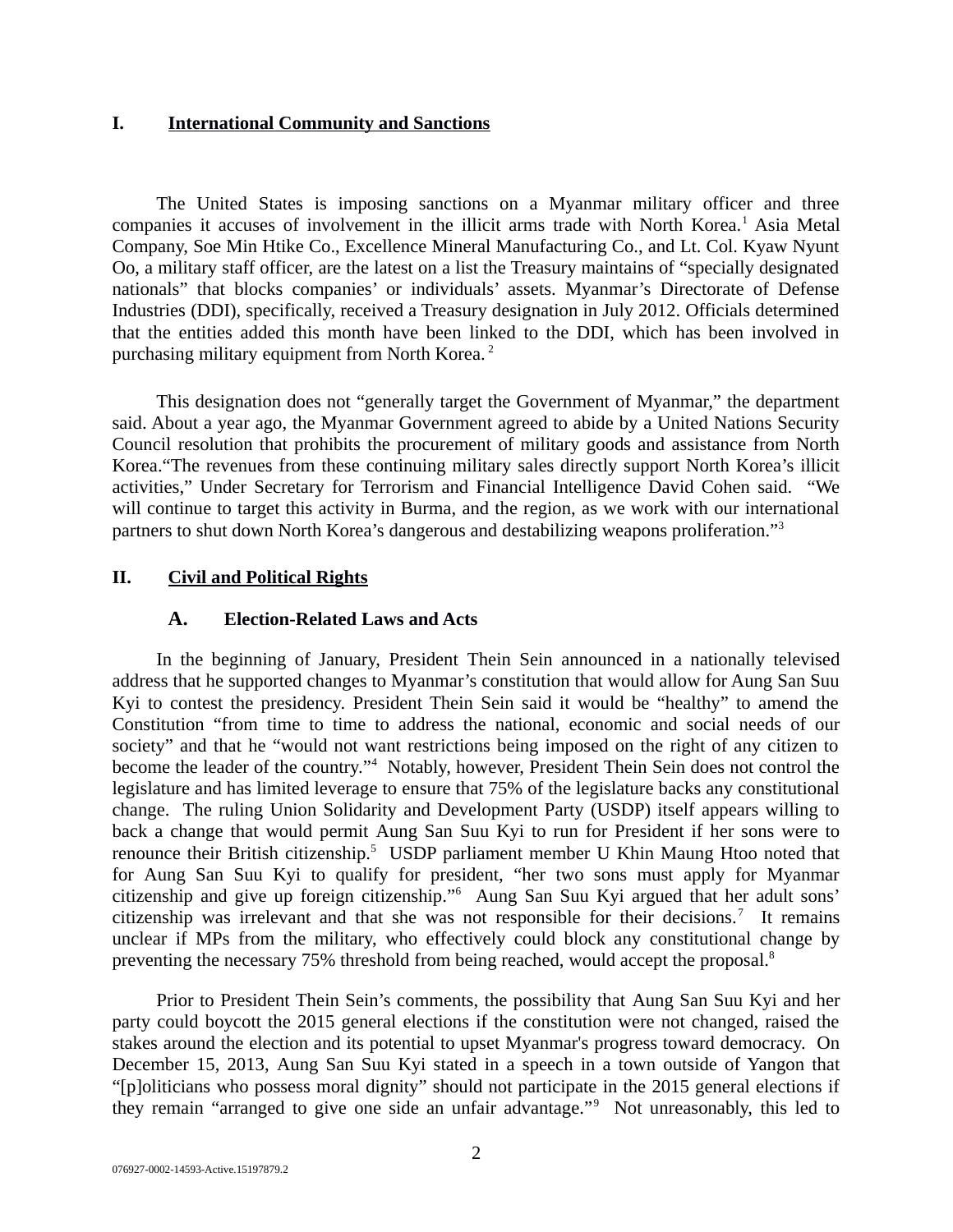reports suggesting that Aung San Suu Kyi would boycott the 2015 elections if Myanmar's constitution were not amended to allow her to run for president, although these reports were ambiguous regarding whether the National League for Democracy (NLD), the party that Aung San Suu Kyi leads, would boycott the elections under such circumstances.<sup>10</sup> Later, NLD representatives clarified that "[t]he party leader's statement was taken out of context" and that "the reports may cause misunderstanding and even a confrontation as they did not convey the same message that Aung San Suu Kyi delivered in [the] speech."<sup>11</sup> By the end of December, the NLD made clear that it would participate regardless of whether the constitution was amended to permit Aung San Suu Kyi to run for president.<sup>12</sup>

In any event, Aung San Suu Kyi also continued to enjoy the support of the European Union in her struggle to achieve changes to Myanmar's constitution that would allow her to run for the presidency.<sup>13</sup> In mid-December, EU foreign ministers meeting in Brussels delivered a joint statement urging Myanmar to continue reforming its electoral system, and noting that the country's constitution "should be brought in line with the requirements of a modern democracy."<sup>14</sup> With apparent reference to the provision of the constitution preventing Aung San Suu Kyi from running based on her sons' citizenship, the statement further noted that "[t]he constitution should enable the conduct of credible, transparent and inclusive general and presidential elections in 2015, allowing all candidates to fairly contest the elections."

However, Aung San Suu Kyi's effort to amend the 2008 constitution has earned her detractors who say she is acting more like a politician than a human rights icon, particularly in refusing to condemn more strongly attacks on the Rohingya. Rohingya activist Khin Maung Myint stated that Aung San Suu Kyi "is after the majority vote because she wants to be president."<sup>15</sup> She has also been criticized by leaders of other ethnic minorities for not acknowledging the extent of their suffering at the hands of the country's military, a key constituency whose consent would be required for any constitutional changes.<sup>16</sup> However, at a news conference in early December, Aung San Suu Kyi noted, "[p]lease don't forget that I started out as the leader of a political party . . . . [i]con was a depiction that was imposed on me by other people." The French ambassador to Myanmar noted that it was impossible to please everyone in politics, while outside analysts have noted Aung San Suu Kyi would work for national reconciliation if elected president.<sup>17</sup>

The USDP also proposed other important constitutional changes in recent days that will be well-received by the country's ethnic minorities because they would devolve more power to local elections and governments.<sup>18</sup> Specifically the USDP has proposed that officials who serve as the equivalent of mayors would be locally elected instead of appointed, as they now are, and that the *de facto* governors of states and regions would be chosen by local legislatures, not appointed by the President.<sup>19</sup>

Finally, on December 18, 2013, nine political parties announced their agreement to form the Federal Democratic Alliance (FDA) for the upcoming 2015 election.<sup>20</sup> The core parties involved styled themselves as the "Third Force" in Myanmar politics in previous elections as they are affiliated with neither the NLD nor the military-tied USDP which currently holds power. The leader of one of the FDA parties, the National Democratic Force, Khin Maung Swe, reported to the press that the FDA parties "decided to form an alliance because unity is one of the main components lacking among the democratic forces – there was previously no alliance, network or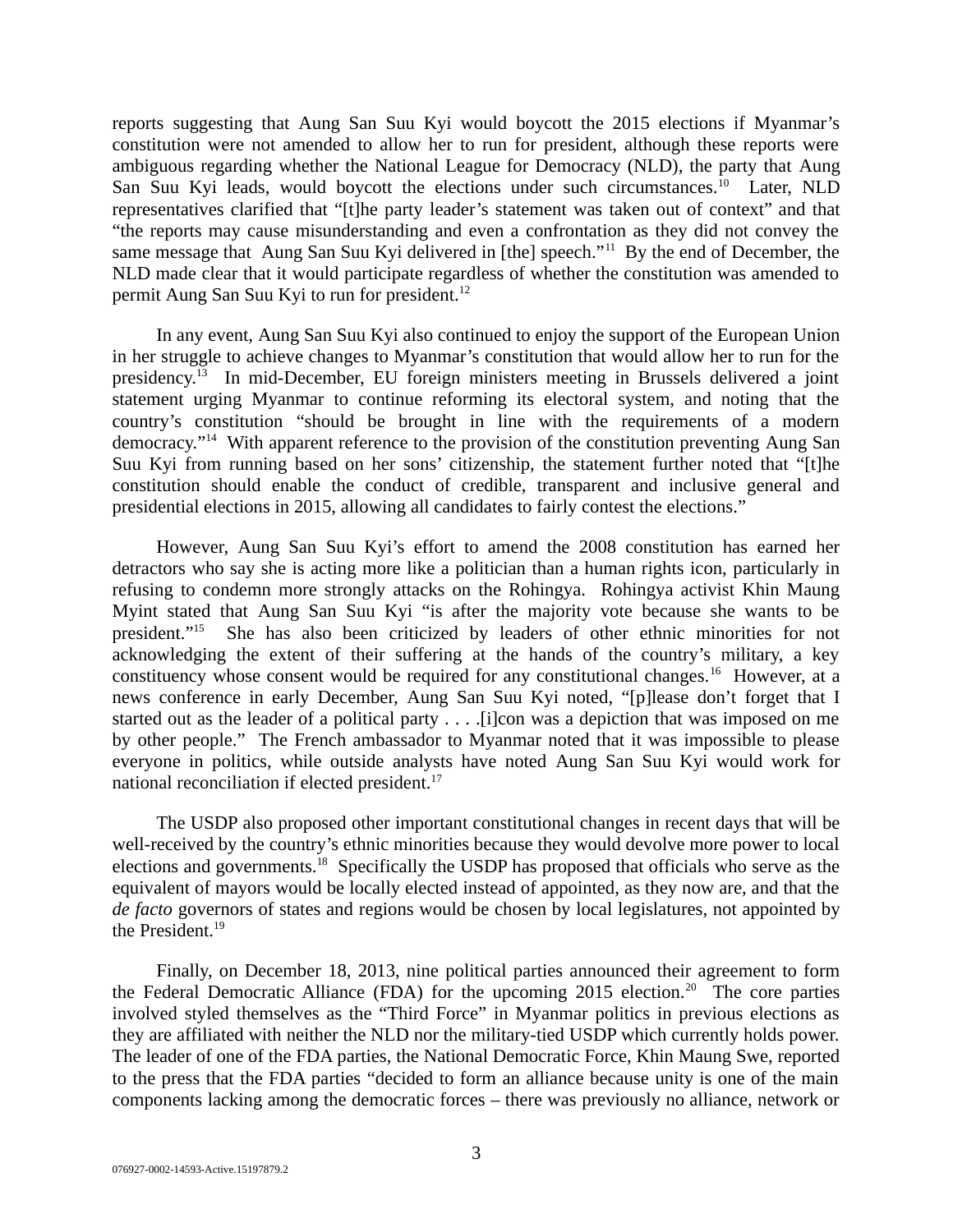a front to implement unity or to allow democratic parties to cooperate – and we wanted to fill this gap and push for this type of progression in Myanmar politics  $\ldots$ ."<sup>21</sup> He added that the alliance would "aim to promote ethnic nationalism and unite all political forces under the umbrella of nationalism when establishing a federal union."<sup>22</sup> The detailed structure of the FDA is yet to be worked out and will be discussed again in January.<sup>23</sup>

#### <span id="page-3-0"></span>**B. Press and Media Laws / Censorship**

The most significant news in the past month with regard to press freedom is the three-month prison term given to Yangon-based Eleven Media journalist Naw Khine Khine Aye Cho, also known as Ma Khine, based on underlying charges of defamation and trespassing.<sup>24</sup> The conviction, believed to be the first imprisonment of a reporter since the lifting of media restrictions in 2012, came after Ma Khine was sued due to an argument that took place when she was seeking comments on an alleged video piracy case in late October from an attorney who is also the daughter of a local NLD leader.<sup>25</sup> Chief editor of Eleven Media, Wai Phyo, stated that "[t]he charges and punishment are not justified" and "threaten freedom of the press."<sup>26</sup> Furthermore, Eleven Media stated that the verdict could have been related to editorials it had run alleging corruption in the judiciary. On January 7, dozens of journalists, including Interim Press Council member Myint Kyaw, gathered to protest her sentence. $27$ 

A member of the Interim Press Council also condemned Ma Khine's sentence as "too harsh," and a number of international press organizations also criticized both the handling and sentencing in the case.<sup>28</sup> For example, Reporters Without Borders issued a statement that it is outraged by the sentence and urged the court "to reexamine the facts of this case when it comes up for appeal and to reach a decision that respects the rights of journalists." The statement also noted that "[a] news organization should not have to incur the risk of criminal proceedings and, in this case, the conviction of one of its reporters, because of its news coverage" and that "[f]reedom of information is at stake."<sup>29</sup>

Also last month, tycoon Tay Za threatened to sue the Sun Rays Journal for defamation for publishing a front-page story with his photo and a headline reading "[c]ronies should jump into the Andaman Sea."<sup>30</sup> Myanmar's Information Ministry urged the Interim Press Council, to which the Ministry refers cases of unethical journalism, to take action against the Sun Rays Journal.<sup>31</sup> The Ministry noted that it "found all writings in all issues published in the journal to be unethical and to contain hate speech" and that they "damaged the current government."<sup>32</sup> Moe Hein, the Sun Rays Journal CEO, noted "[w]e follow standardized journalism ethics and exercise freedom of press like in democratic countries around the world" adding "we report and write freely like other press in the world [and] are not attacking or slandering anyone."<sup>33</sup> Moe Hein also ran into trouble at a former publication, the Sunlight, which was shut down after being raided by a group backed by the grandson of former Myanmar junta leader Than Shwe and the son of Commerce Minister Win Myint; the publication was shut down after its publisher concluded that it published controversial articles without the consent of its editorial board.<sup>34</sup> A member of the Interim Press Council, Myint Kyaw, acknowledged that he felt "[t]he Sun Rays' journalism standards had been poor" but added, "that it was unclear what the Information Ministry was trying to achieve by placing responsibility for the journal's controversial content with the council."<sup>35</sup> Myint Kyaw suggested that rather than just cancel the license it had issued to the Sun Rays Journal, the Ministry was testing how the "Press Council handles this kind of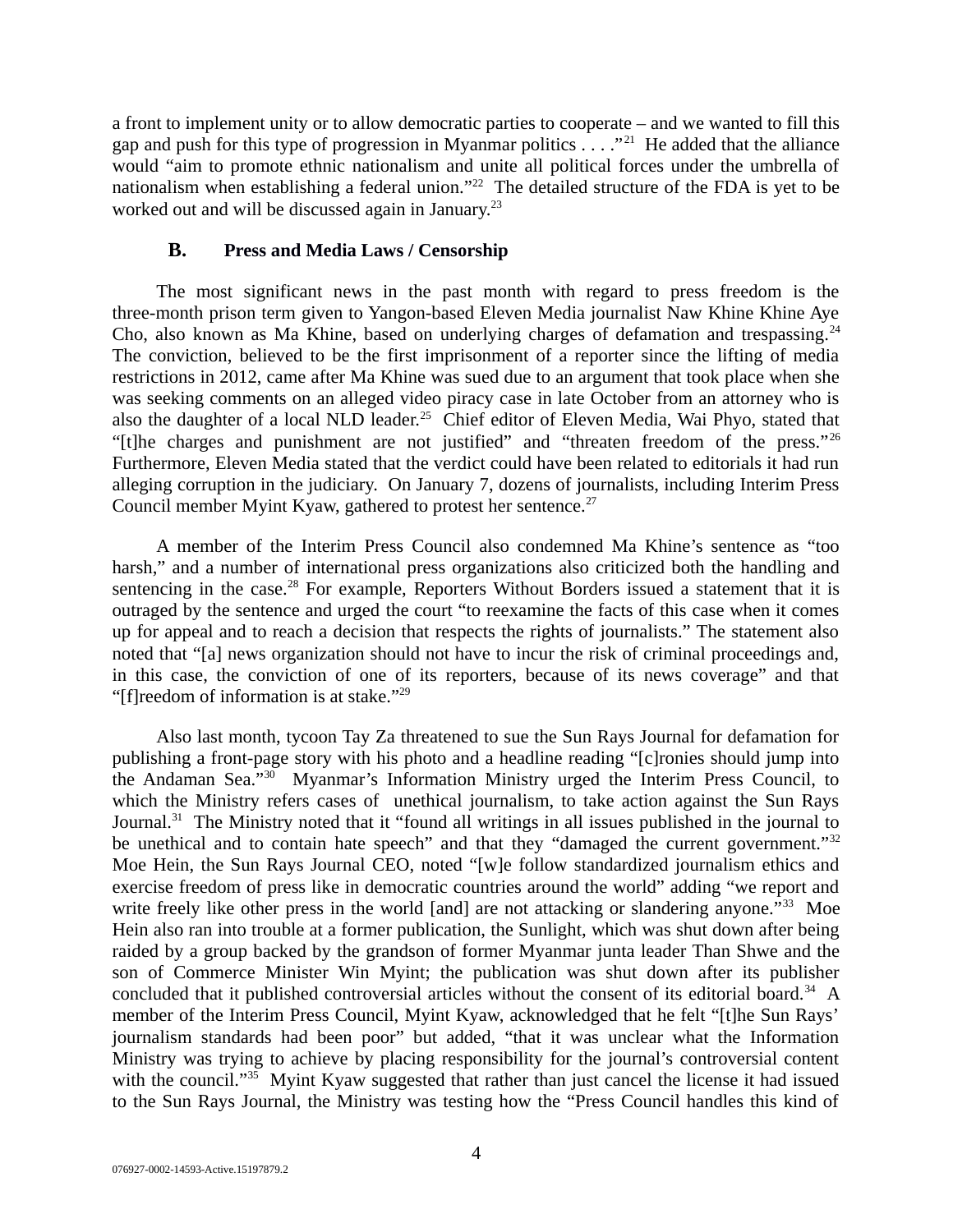case[] and the[ Ministry] might one day point out that the Press Council can't supervise the media."<sup>36</sup>

On a more positive note, during a December conference on women's issues in Yangon in December, French Minister of Culture Aurélie Filippetti announced that France, Denmark, Germany, Norway and Sweden will fund a "new institution to provide international-quality journalism education" with the aim of giving "young journalists training sessions to help them to produce content of very high quality and also to meet the highest international standards in the freedom of information and quality of information."<sup>37</sup> The organizers hope to begin a one-year diploma course starting in July 2014.<sup>38</sup> A representative of the United Nations Educational, Scientific, and Cultural Organization, which is also supporting the project, stated that ethnic journalists would be accepted to the program.<sup>39</sup>

Finally, the volume of advertising in Myanmar has grown significantly in the past year. After growing five-fold to US\$118 million in 2012, advertising expenditures are expected to be worth US\$180 million by the end of 2013.<sup>40</sup> This is driven both by the increase in foreign commercial activity in Myanmar as well as the proliferation of media outlets since the loosening of restrictions in 2012.<sup>41</sup>

# <span id="page-4-0"></span>**C. Official Corruption**

The Government's reforms since a quasi-civilian government took charge in 2011 appear to be improving its poor reputation for corruption, with global watchdog Transparency International on December 3, 2013, boosting the country's ranking in its annual survey. The Berlin-based organization put Myanmar 157 out of 177 countries surveyed for its Corruption Perceptions Index 2013. The ranking represents an improvement from Transparency International's survey a year ago, in which the country was ranked 172 out of 176 nations, above only Sudan, Afghanistan, North Korea and Somalia.<sup>42</sup>

Transparency International said its rankings were based on "experts' opinions of public sector corruption," and took into account the level of access to information on corruption, the accountability of public bodies and the rules that a country has in place to govern the behavior of public officials.<sup>43</sup>

A highly competitive tender for two telecommunications licenses, awarded in June, was seen as a comparatively transparent process. In August, contracts to build a new airport for Yangon and to operate existing airports in the former capital and Mandalay were awarded after heated competition between international companies. This year, open tenders have also been held for both onshore and offshore oil and gas exploration licenses, again with the government exercising levels of openness unseen under previous administrations.<sup>44</sup>

Parliament in July approved a new Anticorruption Law, which established an anticorruption commission and requires officials in the executive, judicial and legislative arms of government to declare their assets.<sup>45</sup>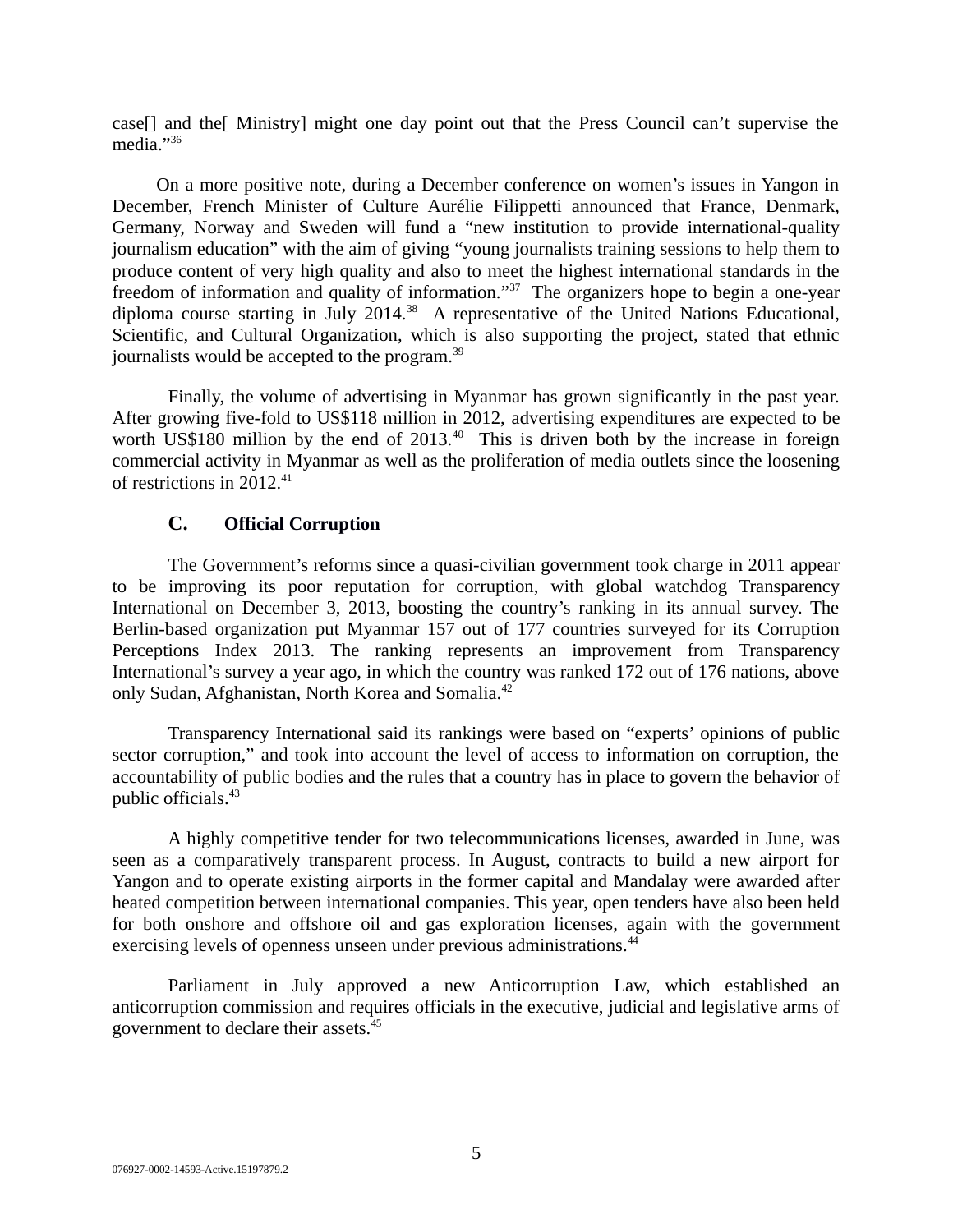#### <span id="page-5-0"></span>**III. Governance and Rule of Law**

Lawyers continue to encounter impediments to the exercise of their professional functions and freedom of association, as well as pervasive corruption, although they have been able to act with greater independence, says the International Commission of Jurists (ICJ) in a new report released on December 3, 2013. The ICJ is a nongovernmental organization that comprises 60 judges and lawyers from around the world and is active on five continents. It works to promote human rights by defending the rule of law and advancing the independence of judiciaries and lawyers.<sup>46</sup>

The report entitled "Right to Counsel: The Independence of Lawyers in Myanmar" – based on interviews with 60 lawyers in practice in the country  $-$  says authorities have significantly decreased their obstruction of, and interference in, legal processes since the country began political reforms in 2011. "The progress made in terms of freedom of expression and respect for the legal process is very visible," said Sam Zarifi, ICJ Asia-Pacific director. "But despite the improvements, lawyers still face heavy restrictions and attacks on their independence, which can result in uncertainty and fear, particularly when it comes to politically sensitive issues." <sup>47</sup>

Systemic corruption continues to affect every aspect of a lawyer's career and, as a result, is never absent from lawyers' calculations vis-à-vis legal fees, jurisdictions and overall strategy. "Corruption is so embedded in the legal system that it is taken for granted," Zarifi said. "When the public also generally assumes that corruption undermines the legal system, this severely weakens the notion of rule of law."<sup>48</sup>

 "Lawyers in Myanmar, as elsewhere, play an indispensable role in the fair and effective administration of justice," Zarifi added. "This is essential for the protection of human rights in the country and the establishment of an enabling environment for international cooperation towards investment and development."<sup>49</sup>

But lawyers in Myanmar lack an independent bar council, the report says, noting that the Myanmar Bar Council remains a government-controlled body that fails to adequately protect the interests of lawyers in the country and promote their role in the fair and effective administration of justice.<sup>50</sup>

The ICJ report shows that other multiple long-standing and systemic problems affect the independence of lawyers, including the poor state of legal education and improper interferences on the process of licensing of lawyers.<sup>51</sup>

In its report, which presents a snapshot of the independence of lawyers in private practice in Myanmar in light of international standards and in the context of the country's rapid and on-going transition, the ICJ makes a series of recommendations:

- The Union Attorney-General and Union Parliament should significantly reform the Bar Council to ensure its independence;
- The Union Attorney-General and Union Parliament should create a specialized, independent mechanism mandated with the prompt and effective criminal investigation of allegations of corruption; and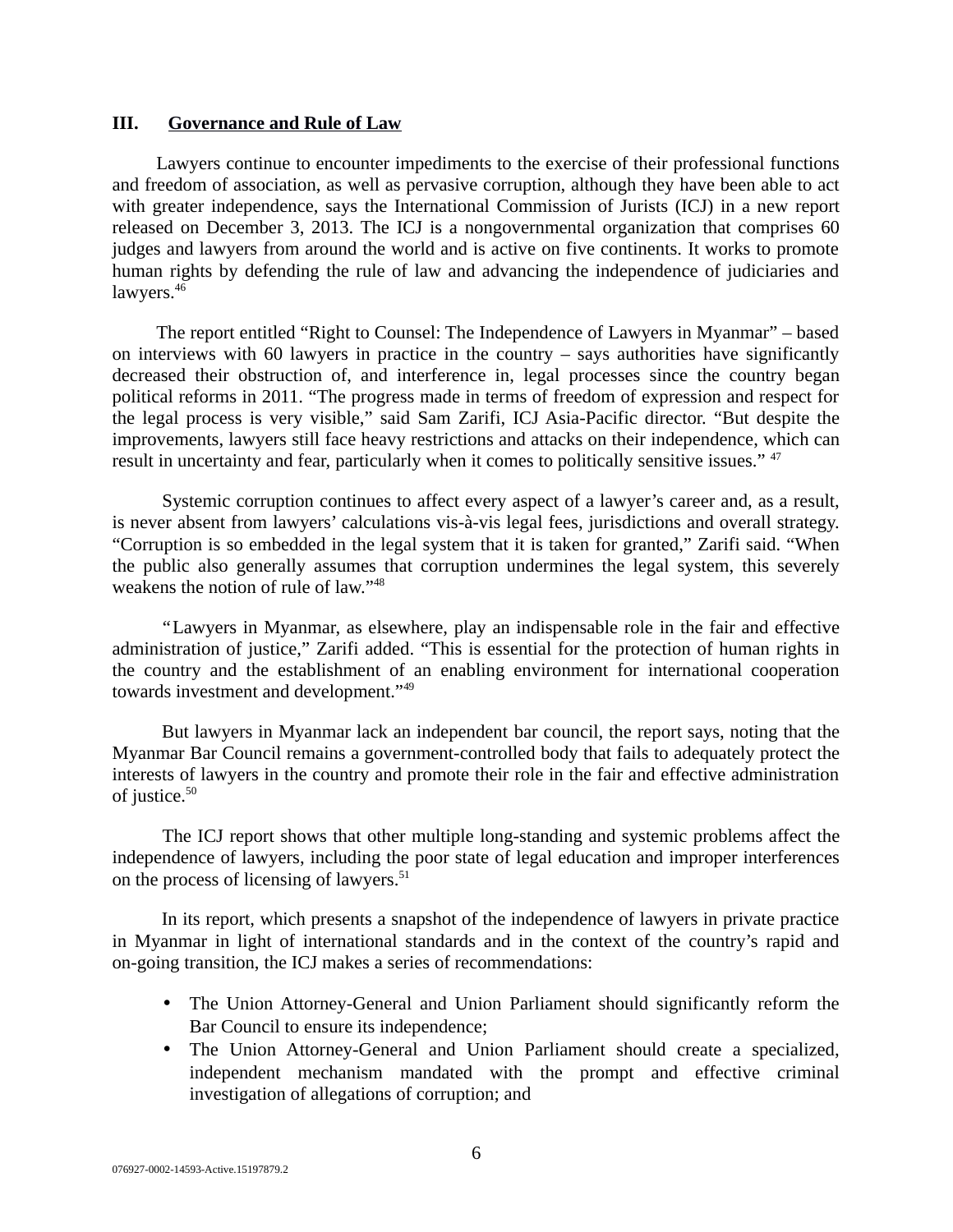• The Ministry of Education should, in consultation with the legal profession, commit to improving legal education in Myanmar by bolstering standards of admission to law school, law school curricula, and instruction and assessment of students.<sup>52</sup>

### <span id="page-6-2"></span>**IV. Political Prisoners**

As part of President Thein Sein's promise to release all prisoners of conscience in Myanmar by the end of 2013, on December 11, 2013, the government freed 44 political detainees.<sup>53</sup> Additionally, on December 31, 2013, the government freed an additional five political prisoners.<sup>54</sup> "Five political prisoners whose names we submitted were freed today and more people are expected to be freed in the next batch in the first week of January," said Bo Kyi, a member of the Political Prisoners Scrutinizing Committee.<sup>55</sup> Moreover, President Thein Sein granted a pardon on December 30, 2013, to those convicted of or charged with a variety of political offenses, such as unlawful association, high treason, contempt of government and violations of the peaceful assembly law.<sup>56</sup> This pardon also halted all ongoing trials and investigations connected with those charges.<sup>57</sup> Ye Aung, a former political prisoner and member of the government's Political Prisoners Scrutinizing Committee, has said that approximately 200 activists facing trial under political charges will immediately have those charges dropped.<sup>58</sup> "We welcome the presidential pardon order. However, several steps need to be taken to maintain a level of zero political prisoners. There must be rule of law and more political freedom to maintain that level," Bo Kyi said.<sup>59</sup>

Activists, however, still say that Myanmar authorities continue to prosecute dissidents. $60$ Activists have criticized the government for using the release of political prisoners to attract headlines for political gain and leverage within the international community. $\hat{61}$  In a letter signed by 42 rights groups organizations on December 19, 2013, Paris-based International Federation for Human Rights charged that authorities are continuing to arrest farmers, activists, human rights defenders, and ethnic minorities at high rates.<sup>62</sup> The release of political prisoners has been used by Western nations to judge Thein Sein's administration, with previous releases triggering decisions by some nations to ease sanctions.<sup>63</sup>

### **V. Economic Development**

# <span id="page-6-1"></span><span id="page-6-0"></span>**A. Developments in the Legal Framework of Economic Development**

The government announced that it plans to issue new rules for the Foreign Investment Law in early 2014. The new rules are intended to focus on sectors in which foreign investment is restricted, according to Mya Sandar, Deputy Director of the Business Promotion Section of the Ministry of National Planning and Economic Development.<sup>64</sup> The Foreign Investment Law was approved by the national parliament on November 2, 2012 and the law required that the rules, which provide detail on the law, be issued within 90 days. According to a ministry official, this did not provide enough time to ensure that the rules were clear and without contradictions, and amendments to the rules are now needed. The changes will have to be submitted as amendments to the Myanmar Investment Commission and cabinet and will require cabinet approval. It is anticipated that the changes will open up new sectors to foreign investment. $65$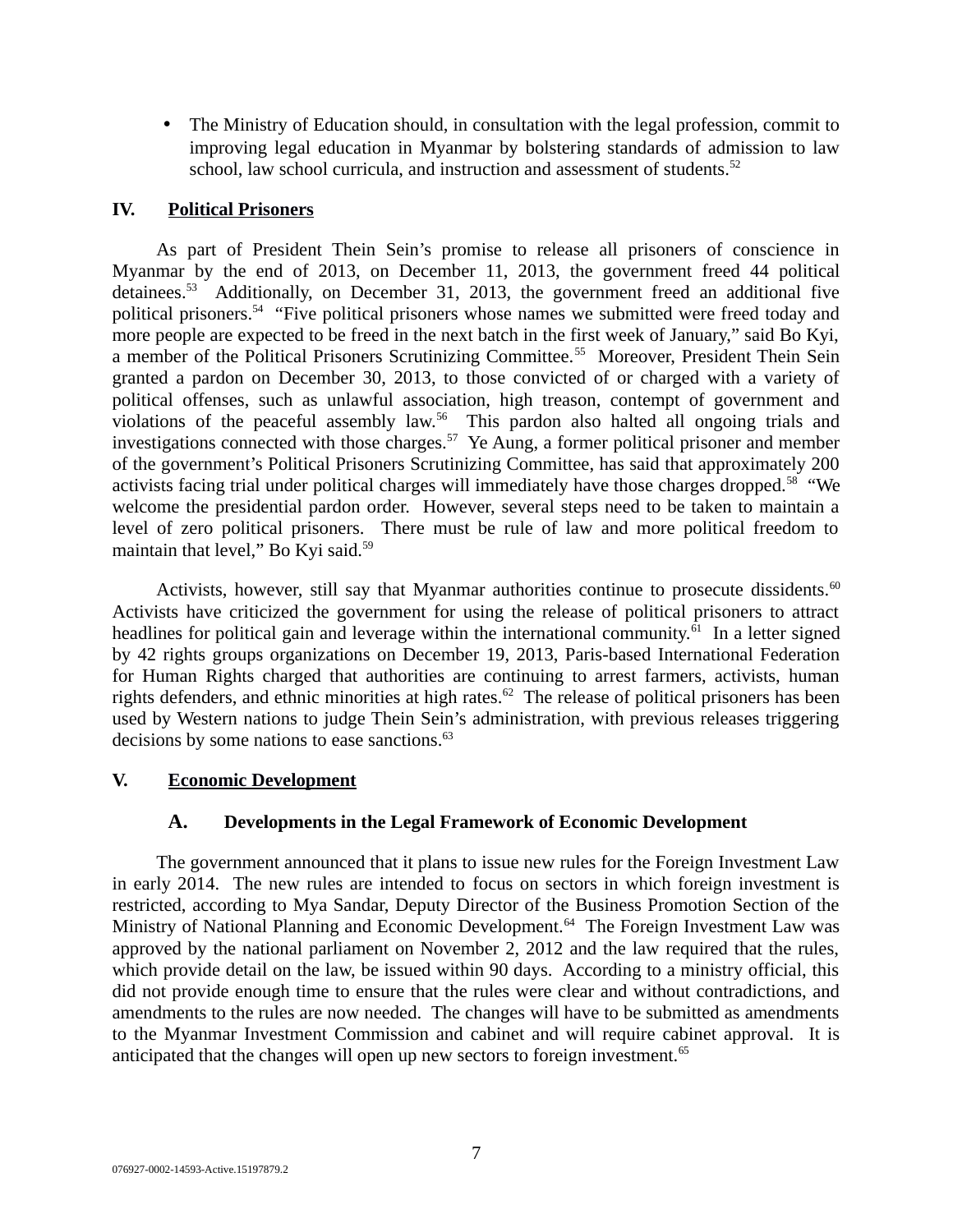The International Finance Corporation (IFC) has signed a memorandum of understanding with Myanmar's Ministry of National Planning and Economic Development to support its efforts to improve the country's investment policy and regulation framework, in order to make it easier for foreign companies to do business in Myanmar, help stimulate domestic private sector growth and attract sustainable foreign investment.<sup>66</sup> The IFC will work with the Ministry on new investment laws and regulations to improve protection for both foreign and domestic investors and streamline investment approval procedures to promote a business-enabling environment.<sup>67</sup> The cooperation with the IFC is expected to accelerate efforts to create a more business friendly environment for domestic and foreign investors.<sup>68</sup>

According to the Myanmar Investment Commission (MIC), Myanmar will soon sign an investment protection agreement with the European Union to promote foreign investments.<sup>69</sup> Officials and experts have expressed some concern about signing such agreements in haste, noting that there can be severe consequences when the country cannot meet the terms and conditions of the agreements and any breach of such contracts can end up in costly cases in international courts.<sup>70</sup> But Aung Naing Oo, Director General of the MIC has acknowledged that Myanmar "think[s] about the future consequences and current situations every time before we sign agreements. In fact, investment protection agreements have both good and bad points. For example, having a bilateral investment protection agreement makes sure that the investors in the other countries have less risks to do business here. This will help to boost investments."<sup>71</sup>

As reported last month, in November 2013 Myanmar took control of its Dawei industrial complex from Italian Thai Development ("ITD") due to ITD's failure to attract the necessary investment for the project. In a reaction to this failure, the Myanmar government is tightening regulations to ensure that future investors will have the financial capabilities to fulfill the requirements of developing the Special Economic Zone (SEZ). The government will impose stricter terms and conditions that are meant to allow Myanmar to weed out speculators and instead zero in on investors who are committed to the long-term success of the Dawei SEZ. Set Aung, Chairperson of Dawei Project Rules & Regulation Sub-Committee and Deputy Governor of the Central Bank of Myanmar, said: "The proper monitoring and evaluation systems, proper bank guarantee fund systems, performance bond guarantee and also proper compensation structures (will) be there in the concessional agreement. So if there's going to be any failure that's going to happen, there are going to be a lot of penalties and consequences to be agreed upon in the concessional agreement."<sup>72</sup>

### <span id="page-7-0"></span>**B. Developments in Foreign Investment and Economic Development Projects**

Data from the Ministry of Economic Planning and National Development shows that foreign direct investment in Myanmar in the first half of the 2013-14 financial year has already exceeded the amount for the whole of 2012-13.<sup>73</sup> Myanmar recorded contracted investment of US\$1.618 billion from April to September; US\$128 million more than the US\$1.419 billion in 2012-13. Fifty-seven businesses, including a foreign owned power plant, Heineken beer factory and a Nissan car factory have been approved so far this year, the majority in Yangon and in the manufacturing sector.<sup>74</sup>

In mid December, Japan and Myanmar signed an investment treaty to nurture closer business ties between the two countries.<sup>75</sup> Japanese Prime Minister Shinzo Abe and Myanmar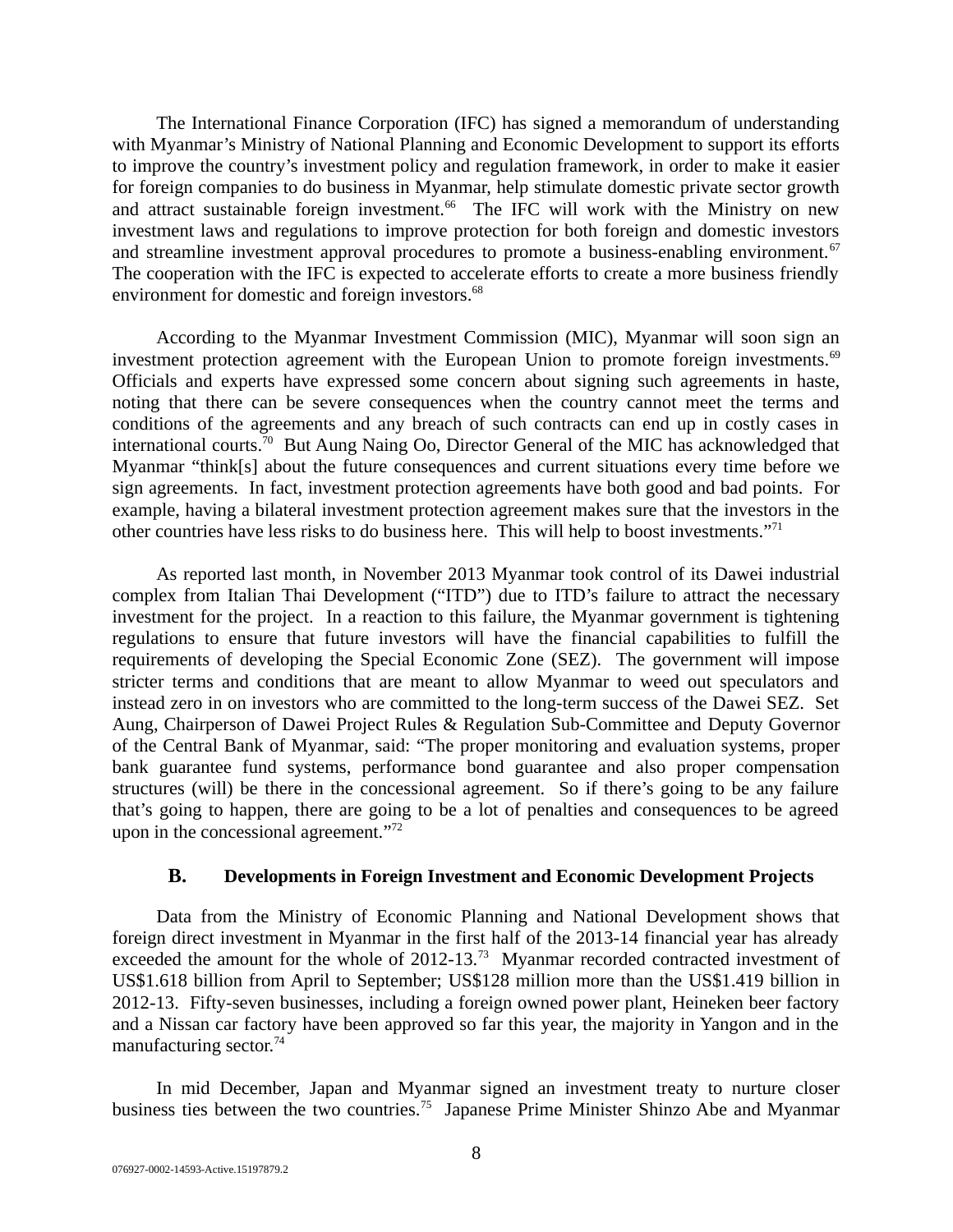President Thein Sein signed the deal in summit talks following a gathering of leaders from the Association of Southeast Asian Nations in Tokyo.<sup>76</sup> Japan's trade ministry indicated that the agreement is intended to provide greater protections and a stable legal environment for investors.<sup>77</sup> The treaty calls for Japanese investors to receive the same protections provided to other foreign investors under international rules, and prohibits the imposition of export, technology transfer or other requirements in exchange for such investments.<sup>78</sup> In addition, to help clear the way for the investment treaty, Tokyo has agreed to forgive about US\$5.32 billion in debt owed by Myanmar and extended bridge loans to help clear the rest (Japan is Myanmar's largest aid donor).<sup>79</sup> Prime Minister Abe pledged ¥63 billion (US\$610 million) in fresh aid to Myanmar and said Japan would make an "effort to cooperate" with Myanmar and Thailand to develop the Dawei industrial zone in southern Myanmar.<sup>80</sup>

Myanmar plans to launch the process of upgrading the Yangon-Mandalay railway next year using a loan of US\$500 million from Japan, according to the Ministry of Rail Transportation.<sup>81</sup> A survey is underway to determine any potential environmental and/or social impact that could come out of the upgrading project. $82$  A Japanese survey team will soon visit the country to make a final plan for the upgrading project. After it is upgraded, the railway will be able to facilitate fast express trains, reducing the length of time taken to travel from Yangon to Mandalay from 15 hours to 8 hours.<sup>83</sup>

In early December, a joint venture between Myanmar's Public Works of the Ministry of Construction and Japan's JFE Engineering Corporation commenced the construction of a new steel fabrication plant in Thaketa Township, Yangon City.<sup>84</sup> The joint venture company, called J and M Steel Solutions Company Limited ("J and M"), is committed to infrastructure construction in Myanmar. According to the New Light of Myanmar, the steel structure fabrication plant will ultimately have an annual capacity of 10,000 tons and will start with steel bridge design, fabrication and construction. $85$  The plant will also be able to fabricate harbor and coastal structures and container cranes.<sup>86</sup> The joint venture company will gradually expand the scope of its business to general transportation and logistics infrastructure development.<sup>87</sup>

The Kaladan multi-purpose transportation project, jointly implemented by Myanmar and India, is expected to be completed by mid  $2014$ .<sup>88</sup> Myanmar and India signed the US\$214 million contract for the project in 2008. Xinhua reported that, according to the contractor, Essar Company, the first phase of the three-phase project has been 70 percent completed.<sup>89</sup> This phase includes construction of the Sittway Deep Seaport and Paletwa Jetty, dredging the Kaladan waterway and construction of six vessels. The second and third phases cover construction of a road and a highway.<sup>90</sup> The project is expected to be operational by 2015, at which time India will hand over the maintenance work to Myanmar. $91$ 

Since having taken control of its Dawei industrial complex from ITD, Myanmar has revised its plan of developing the Special Economic Zone (SEZ), inviting international companies to bid for the project.<sup>92</sup> In the new process, ITD is permitted to re-bid the project along with others. According to U Han Sein, Chairman of the Management Committee of Dawai SEZ and Deputy Minister of Transport, the international developers will be able to bid starting December 20, 2013 for the initial phase of the project, and the project work is set to begin on May 15, 2014. $^{93}$  The construction cost of the overall project is estimated at US\$8.6 billion. U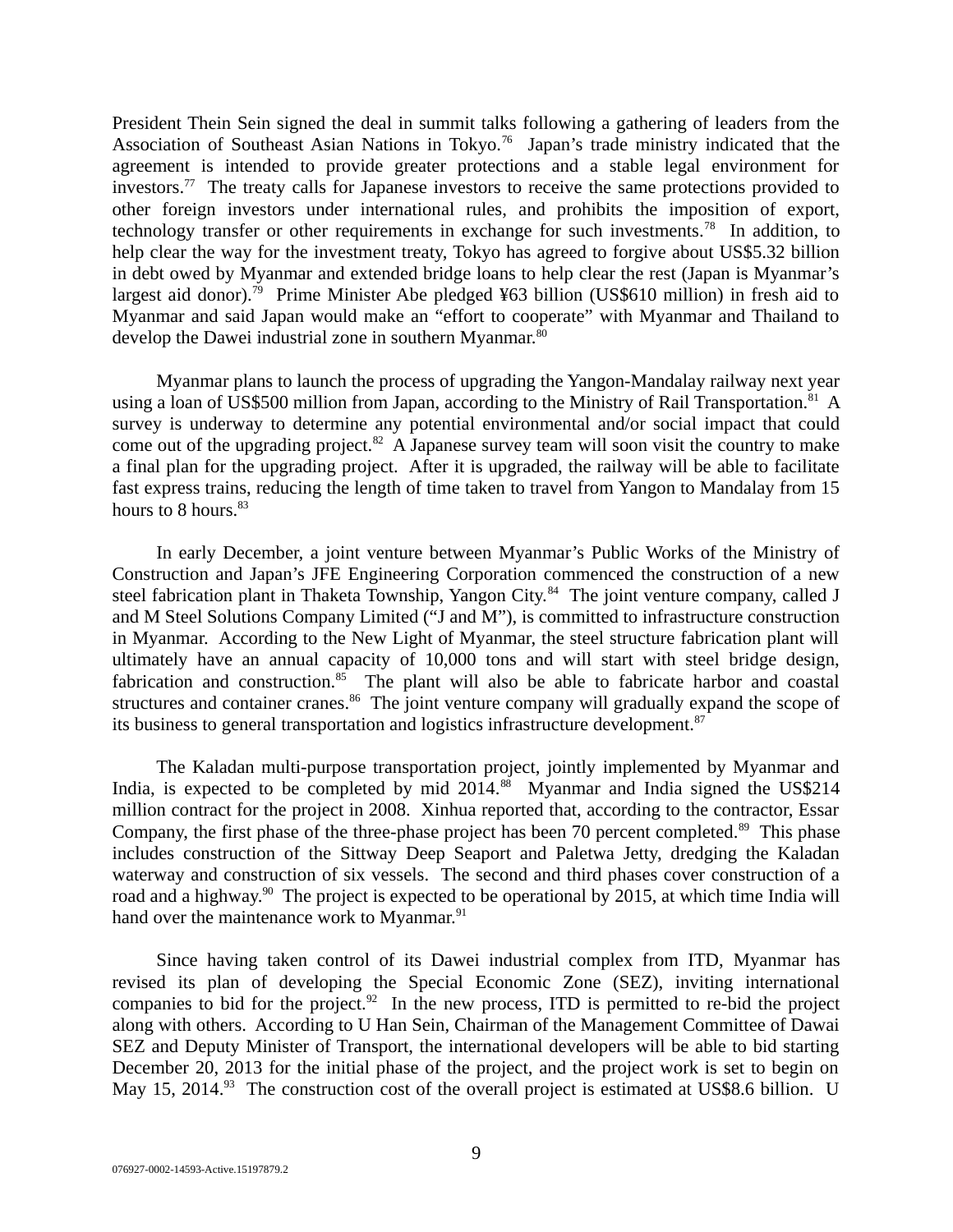Han Sein disclosed that the project area is being reduced to 196 square kilometers (sq-km) and the project will be implemented in two phases. The initial phase will cover nearly 20 sq-km or 10 percent of the overall project, which is estimated to take five years. Invitation for tender for the second phase will be made later in the process of implementation. $94$  The plan of the overall Dawei SEZ covers deep seaport, industrial zone, steel plant, fertilizer plant, coal and natural gas-fired power plant and water supply system. It will also have a road to link Thailand's Kanchaburi province and a railroad hub linked to oil and gas pipeline and electrical cable lines.<sup>95</sup>

Myanmar is also seeking foreign investment to revive its healthcare system.<sup>96</sup> Several leading regional healthcare companies are already operating in Myanmar and others plan to enter soon. $97$  A senior ministry official said that the health ministry is drawing up regulations for foreign hospital operators to open facilities in Myanmar independently or through joint ventures.<sup>98</sup> According to the Chief Operating Officer of Bangkok Dusit Medical Services Pcl, Thailand's largest private hospital group, Myanmar is the company's "first priority for foreign investment,"<sup>99</sup> But the Thai hospital company is waiting for the government to make the investment laws clearer.<sup>100</sup> Amiruddin Abdul Satar, president of Kuala Lumpur-listed hospitals operator KPJ Healthcare Bhd, said his company was involved in the management of one hospital already and the government had invited them to expand.<sup>101</sup> Likewise, Singapore healthcare provider AsiaMedic Ltd said in June that it had signed an initial joint venture agreement with Myanmar's Five Oceans Service Co Ltd to invest at least US\$3 million to set up diagnostic scanners in two hospitals in Mandalay.<sup>102</sup>

# <span id="page-9-0"></span>**C. Foreign Investment Activities That May Have Human Rights Implications**

Chinese investment in the tribal north of Myanmar has increased exponentially over the last several years. A reported side effect of all of the new investment is an increase in fighting in the area and the worsening of an old problem -- southerners with lawyers, false documents and rented soldiers telling tribal families that they do not own the land they have been occupying for centuries.<sup>103</sup> In the last decade, the increased investment in northern Myanmar has led to some major (multi-billion dollar) government backed investments in hydroelectric dams and mines. Each major project creates the need for hundreds of smaller enterprises and economic growth in general.<sup>104</sup> According to a report from Strategy World, all of these businesses want legal ownership or leases on land, and entrepreneurs from the southern part of the country are glad to oblige and "bribe (or partner with) government officials and military commanders up north to legally steal tribal land," which eventually leads to another tribal rebellion.<sup>105</sup> According to the report, another side effect of the economic boom is an increase in drug production in the north. The tribes, under pressure from Chinese investors and aggressive southerners, need the cash to survive and can export the drugs via Thailand.<sup>106</sup>

In September 2011, Myanmar President Thein Sein had suspended the Myitsone dam project that was underway on the Irrawaddy River by the Chinese Power Investment Corporation (CPI). At that time, President Thein Sein pledged that the project would be halted for the duration of his five-year term.<sup>107</sup> The project, which was slated to provide most of its electricity to China, had provoked massive public outcry over the widespread flooding and deforestation the dam would cause, as well as the displacement of 10,000 ethnic Kachin villagers.<sup>108</sup> More than 300 households from Tanphye, Padan and Myitsone villages were relocated for the project, and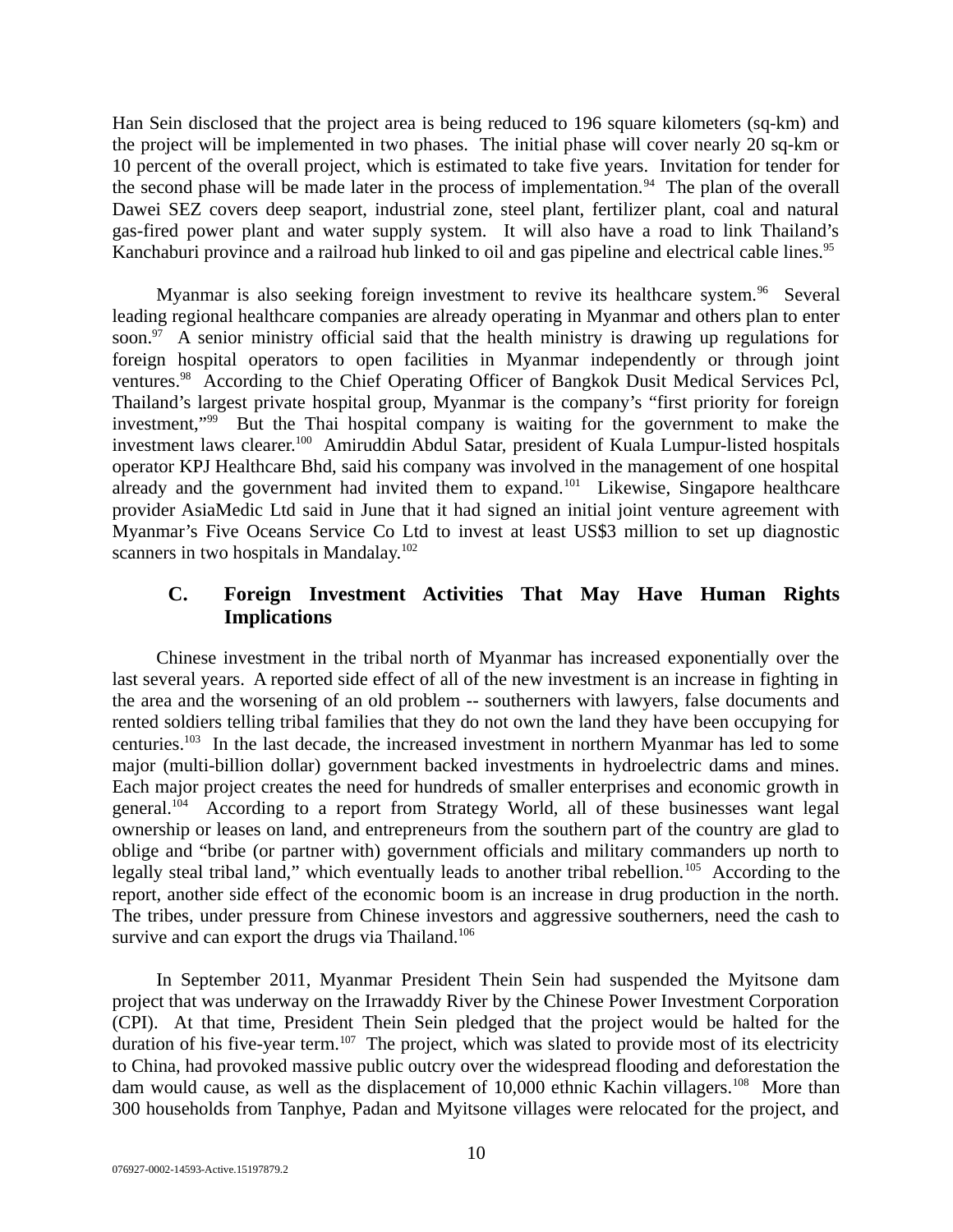villagers have not been allowed to return during the suspension.<sup>109</sup> Relocated residents have complained that compensation they've received is too low and the land they have been allocated is not suitable for planting crops and rearing livestock, hurting their livelihoods.<sup>110</sup> CPI is now pushing for the restart of the Myitsone dam project. A representative of CPI has said that the company would "continue working on the project with the Myanmar government's approval" and, if allowed to proceed, would maintain public transparency to assuage public concerns.<sup>111</sup> China's ambassador to Myanmar Yang Houlan has also raised the idea, saying the project could help support the development of industry in Myanmar.<sup>112</sup> This has raised concerns among residents that the 6,000-megawatt dam project could be restarted following the country's next general elections in 2015—for which Thein Sein is not expected to run.<sup>113</sup> Representatives of ethnic groups and residents affected by the planned dam want to see the project scrapped and CPI offices in the country closed permanently. $114$ 

## <span id="page-10-0"></span>**D. Land Seizures**

Farmers from Pyin Oo Lwin township, Mandalay region, have begun clearing confiscated fields that they say should have been returned when the military project for which they were taken ceased to be implemented.<sup>115</sup> The land had been confiscated in 2005 for a military project. Farmers say they were not paid compensation for the project  $-$  which was intended to grow mangoes – and they are now risking legal repercussions by their attempts to take the fields back.<sup>116</sup> This comes following their unsuccessful requests to return the land,<sup>117</sup> a request they base on a provision in the Farmland Law of March 2012 that requires confiscated land to be returned to the original owners should the project be completed or fail to be implemented.<sup>118</sup> U Myint Than, Region Minister for Agriculture and Livestock, said the case is one of many under investigation.<sup>119</sup>

[Farmers near the Letpadaung copper mine are claiming that more land has been](http://www.mmtimes.com/index.php/national-news/9064-more-confiscations-near-letpadaung-mine.html) [confiscated for the controversial mine project.](http://www.mmtimes.com/index.php/national-news/9064-more-confiscations-near-letpadaung-mine.html) Farmers in Yinmarbin township have complained that more than 70 acres near the mine have been confiscated for residential development, which development was confirmed by the township's administrative department.<sup>120</sup> At least two farmers have said that authorities told them they would return two-fifths of the land taken after dividing it into plots, but otherwise have provided little information to them.<sup>121</sup> The mining project also resulted in a seizure of over 300 acres of land in Monywa, Saigang region, according to residents there.<sup>122</sup> The land was fenced off after residents, citing support from the Letpadaung Investigation Commission, refused compensation.<sup>123</sup> In addition to the mine itself, there is concern that a sulfuric acid plant that supports purification of the copper from the mine is responsible for local illnesses.<sup>124</sup> According to a study conducted by an environmental conservation group, soil samples taken from nearby Kan Kone village, where residents have complained of air pollution and suspect the plant is responsible for 31 deaths during 2013, revealed unhealthy levels of sulfate.<sup>125</sup> Residents have also complained that waste from the factory has caused damage to crops.<sup>126</sup>

Activist Htin Kyaw, who received additional jail time last month in part due to his protest against the Letpadaung mine,<sup>127</sup> was released from Insein Prison on December 11, 2013, only to be re-arrested shortly afterwards, according to his wife<sup>128</sup> and a member of the Myanmar Democracy Current Force.<sup>129</sup> He was released again at the end of the month, according to a member of Generation Youth.<sup>130</sup>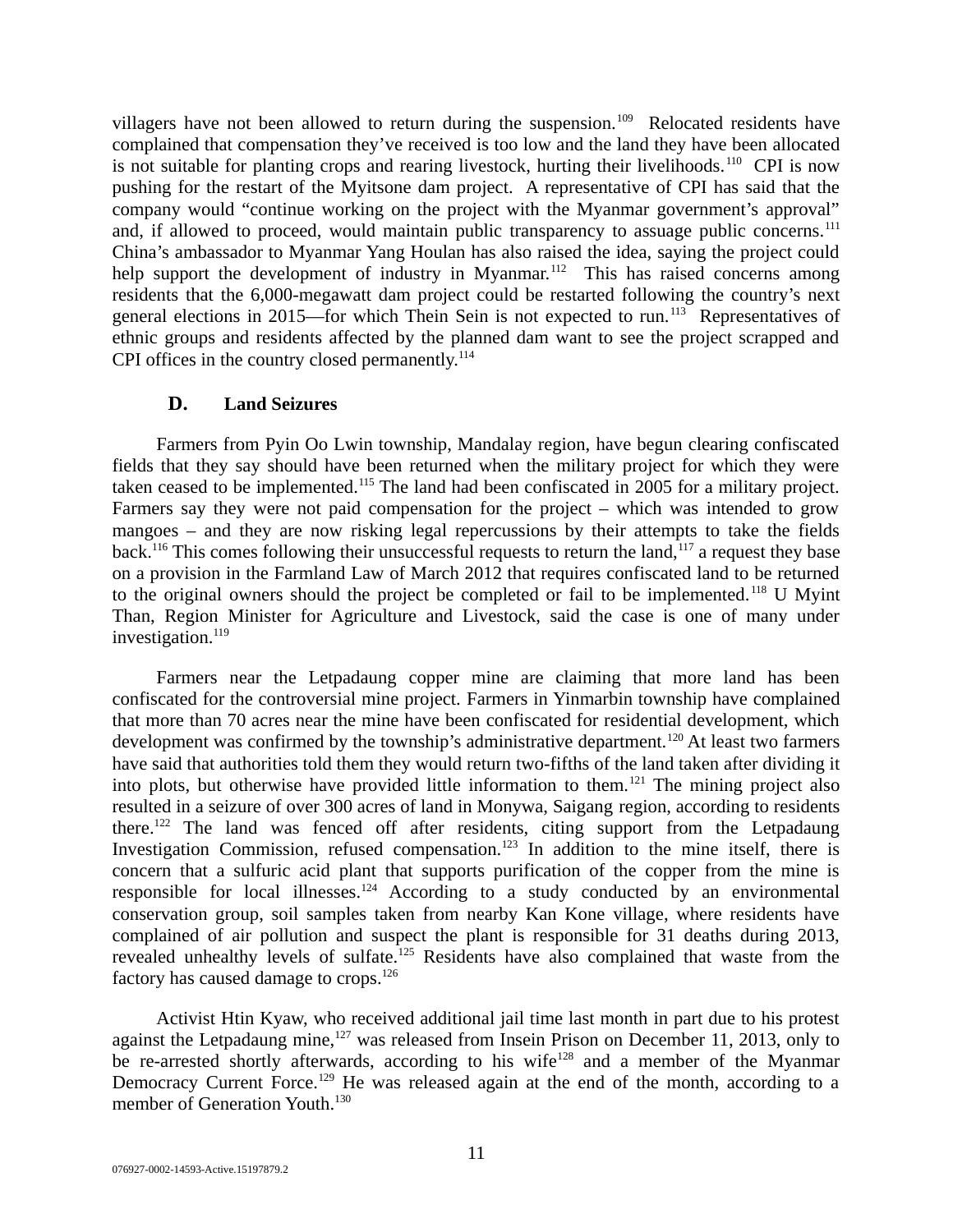Activist Myint Myint Aye, who was jailed earlier in 2013 for her involvement in a land grab dispute, was released on December 24, 2013, along with two other activists.<sup>131</sup> She had previously stated her intention to go on hunger strike in protest of her detention,<sup>132</sup> and during her strike concerned family members were denied access and information regarding her health.<sup>133</sup>

A group of protestors from Migyaungkan village, Thingangkuun township, staged a two week long sit-in protest in Yangon to oppose the seizure of their land by the military in  $1991$ .<sup>134</sup> The group disbanded on December 12, 2013, after receiving assurances that the Land Investigation Commission would investigate the seizure and take appropriate action, but vowed to return in three months if there has been no redress by that time.<sup>135</sup> Several protestors were allegedly injured during the sit-in when authorities put up a fence by the camp.<sup>136</sup>

Farmers protested at Ngwe Saung Beach, site of the Southeast Asian Games' yachting competition, complaining that land now used by the beach's hotels was confiscated from them.<sup>137</sup> The seizures took place between 1990 and 2005, with the land appropriated for hotels and shrimp farms.<sup>138</sup> Residents received only slight compensation for the loss of their coconut trees, according to one local.<sup>139</sup> Residents have sent a request to President Thein Sein asking that land not being used be returned to them, but have received no official announcement in response.<sup>140</sup> Meanwhile, residents of Ngapali Beach say that land confiscated in 2000 for military purposes has been leased to private companies who are now building hotels on the land.<sup>141</sup> Villagers had petitioned authorities to return the land, which was not being used for defense.<sup>142</sup> The village has also been upgraded to Ngapali Township, and locals are concerned that they may be relocated to make way for more hotels.<sup>143</sup>

Data from the Department of Agricultural Planning show that less than one quarter of land concessions given to businesses for agricultural development is actually being used for that purpose.<sup>144</sup> Under the law, companies must return land concessions if they fail to meet certain planting quotas, allowing the land to remain unused for three years.<sup>145</sup> According to interviews with several land rights activists, this condition has yet to be enforced.<sup>146</sup> The data also confirm that land concessions have increased under the new government, with 5.2 million acres awarded from 2010/11 to 2013 (compare with 1.9 million awarded through January 2011).<sup>147</sup>

### **VI. Ethnic Violence**

### <span id="page-11-1"></span><span id="page-11-0"></span>**A. Peace Talks**

The Myanmar Peace Center and the Union Peacemaking Work Committee, both government peace negotiating bodies, met informally with the Nationwide Ceasefire Coordination Team (NCCT), a coalition of over one dozen ethnic minority leaders, in Chiang Mai, Thailand in late December to discuss the nationwide cease-fire.<sup>148</sup> Following the meeting, government leaders reported reaching an 80% consensus with the NCCT on a ceasefire framework, $149$  which would include 15 chapters and 11 principles proposed by ethnic groups.<sup>150</sup> Formal talks between the government and ethnic armed groups, which will take place in the Karen state capital Hpa-an, were postponed until late January 2014.<sup>151</sup> Prior to the formal negotiation, ethnic armed groups plan to hold a meeting among themselves in the same region.<sup>152</sup> The United Wa State Party and United Wa State Army, together comprising one of the nation's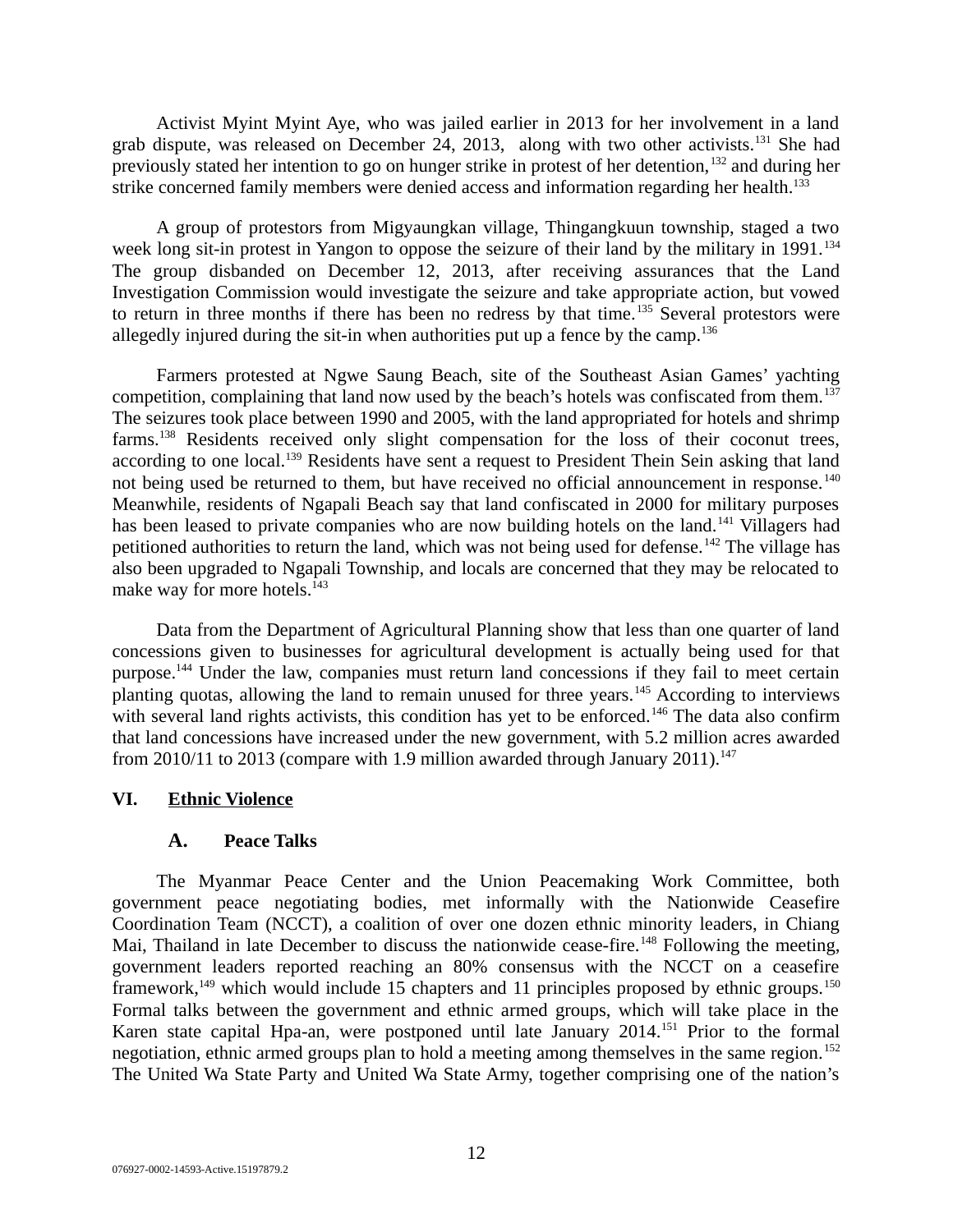largest rebel groups, continue to remain on the fence as to whether to attend peace talks and sign the nationwide cease-fire, and continue to push for an autonomous Wa state.<sup>153</sup>

A major issue to be discussed in peace talks is whether, and the extent to which, Myanmar will adopt a federal army that provides autonomy to ethnic militias.<sup>154</sup> In remarks to troops on December 3, 2013, Senior General Min Aung Hlaing rejected the idea, claiming that the Myanmar Union Army is already federal because troops come from various ethnic groups.<sup>155</sup> According to Khun Okkar, secretary of the United Nationalities Federation Council, a coalition of ethnic rebel groups, ethnic minorities are not fairly represented in the army.<sup>156</sup>

In December, the military sent a letter warning the Democratic Karen Benevolent Army (DKBA) that it is in violation of a ceasefire agreement by supporting protestors of the Letpadaung mine project with donations of money and food. The DKBA signed a ceasefire agreement with the government in late  $2011$ <sup>157</sup>

## <span id="page-12-2"></span>**B. Shan State**

Five people were killed in a December 17, 2013, truck explosion in northern Shan State.<sup>158</sup> Authorities called the blast a bomb attack and blamed an ethnic Kokang armed group, the National Democratic Alliance Army.<sup>159</sup> Fighting intensified elsewhere in Shan State throughout December. The Ta'ang National Liberation Army (TLNA) and Kachin Independence Army (KIA) battled government forces in several deadly skirmishes in Kutkai township.<sup>160</sup>

### <span id="page-12-1"></span>**C. Kachin**

Fighting continued between government forces and the KIA in Nam Lim Pa Village in Mansi Township in Kachin State. According to the a relief organization, villagers have deserted Nam Lim Pa and the village is now occupied by government troops.<sup>161</sup> Clashes since October 2013 have displaced an estimated  $13,000$  residents in Kachin State.<sup>162</sup>

Close to Mansi Township, local residents reported that KIA troops arrested 51 civilians, including children, in early December.<sup>163</sup> Some residents claim that the KIA asked 14 villages to give them 15 people each, $164$  and the government of Kachin State claims that the KIA demanded extortion money from the villages.<sup>165</sup> Shan ethnic people have been targeted.<sup>166</sup> The Kachin Independence Organization, the political wing of the KIA, denied using forcible recruitment.<sup>167</sup> Police disallowed protests from ethnic Shan against the KIA's forcible recruitment, but 7,000 Shan gathered to protest in the Kachin State capital anyway.<sup>168</sup>

### <span id="page-12-0"></span>**D. Violence Against Muslims**

Monks affiliated with the nationalist 969 Buddhist movement held sermons in Rakhine State, a hotbed of communal violence against Muslims, in December.<sup>169</sup> Sermons from the 969 movement preceded the outbreak of mob violence committed against Muslims by Buddhists in Thandwe Township in October 2013.<sup>170</sup>

In December, the International Committee of the Red Cross held a seminar for Rakhine police on international policing standards, including riot control, the use of force, arrest and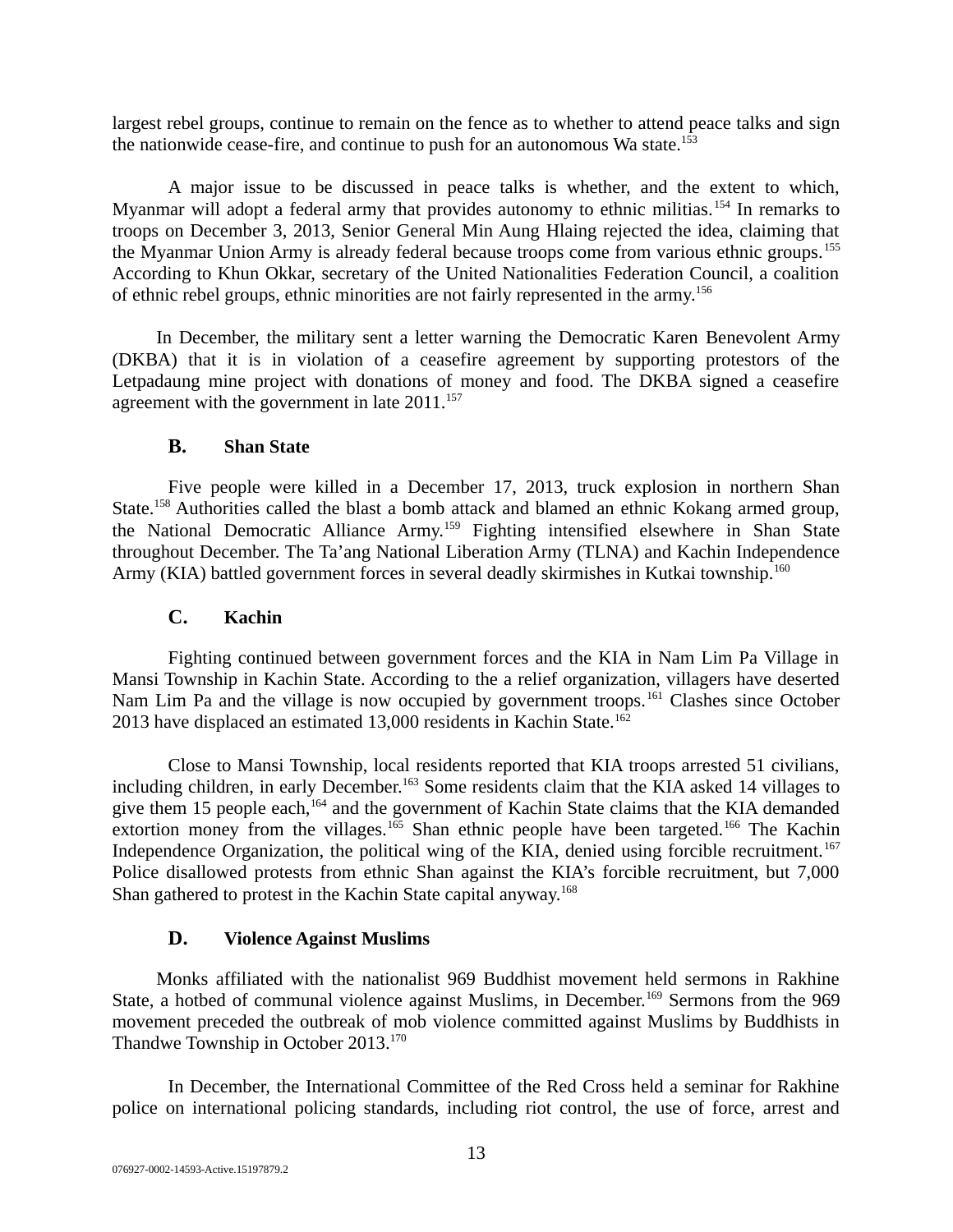detention and search practices.<sup>171</sup> Police in Rakhine State have been criticized for failing to stop mob violence against Muslims.

The Subcommittee on Asia and the Pacific of the Committee of Foreign Affairs of the United States House of Representatives has approved a draft resolution that would call on the U.S. government and the international community to put consistent pressure on the Myanmar government to end the persecution and discrimination of Rohingya Muslims and to protect the fundamental rights of all ethnic and religious minorities in the country.<sup>172</sup> Final approval of the resolution would require ratification by the Committee of Foreign Affairs and passage in the general assembly of the House of Representatives.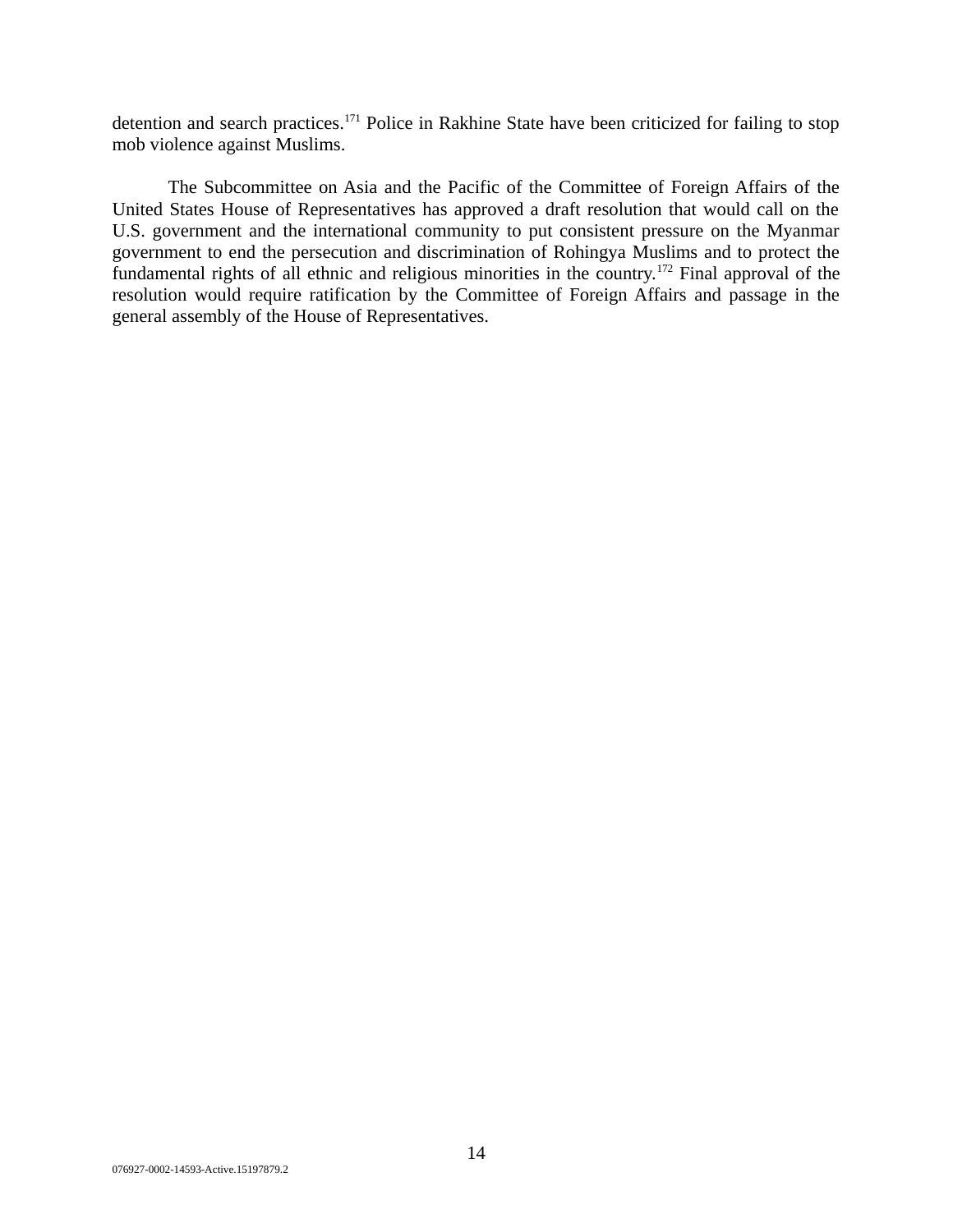| $\mathbf 1$ | Bloomberg Businessweek, December 17, 2013:<br>http://www.businessweek.com/ap/2013-12-17/us-blacklists-myanmar-firms-for-nkorea-arms-trade                                                                                                                  |
|-------------|------------------------------------------------------------------------------------------------------------------------------------------------------------------------------------------------------------------------------------------------------------|
| 2           | The Hill, December 17, 2013:<br>http://thehill.com/blogs/global-affairs/asia-pacific/193366-us-targets-burmese-companies-involved-in-buying-arms-from                                                                                                      |
| 3           | Id.                                                                                                                                                                                                                                                        |
| 4           | New York Times, January 2, 2014:<br>http://www.nvtimes.com/2014/01/03/world/asia/myanmars-leader-backs-change-to-constitution.html? r=0.                                                                                                                   |
| 5           | The Irrawaddy, December 31, 2013:<br>http://www.irrawaddy.org/burma/usdp-announces-surprise-constitutional-amendment-proposal.html.                                                                                                                        |
| 6           | New York Times, January 2, 2014:<br>http://www.nytimes.com/2014/01/03/world/asia/myanmars-leader-backs-change-to-constitution.html? r=0.                                                                                                                   |
| 7           | New York Times, January 2, 2014:<br>http://www.nytimes.com/2014/01/03/world/asia/myanmars-leader-backs-change-to-constitution.html? r=0.                                                                                                                   |
| 8           | The Irrawaddy, December 31, 2013:<br>http://www.irrawaddy.org/burma/usdp-announces-surprise-constitutional-amendment-proposal.html.                                                                                                                        |
| 9           | The Wall Street Journal, December, 18, 2013:<br>http://online.wsj.com/news/articles/SB10001424052702304173704579263993234417618                                                                                                                            |
| 10          | The Wall Street Journal, December, 18, 2013:<br>http://online.wsj.com/news/articles/SB10001424052702304173704579263993234417618                                                                                                                            |
| 11          | Eleven Myanmar, December, 22, 2013:<br>http://elevenmyanmar.com/politics/4516-nld-clarifies-reports-about-boycotting-the-2015-general-election                                                                                                             |
| 12          | Washington Post, December 28, 2013:<br>http://www.washingtonpost.com/world/suu-kyis-party-to-contest-2015-burma-elections/2013/12/28/db531e4e-6fe7-11e3-a523-f<br>e73f0ff6b8d_story.html                                                                   |
| 13          | The Wall Street Journal, December, 18, 2013:<br>http://online.wsj.com/news/articles/SB10001424052702304173704579263993234417618                                                                                                                            |
| 14          | The Wall Street Journal, December, 18, 2013:<br>http://online.wsj.com/news/articles/SB10001424052702304173704579263993234417618                                                                                                                            |
| 15          | Washington Post, December, 23, 2013:<br>http://www.washingtonpost.com/world/asia_pacific/burmas-aung-san-suu-kyi-a-human-rights-icon-is-criticized-on-anti-muslim<br>-violence, 2013/December, 23/c7acb0f4-633e-11e3-a373-0f9f2d1c2b61_story.html          |
| 16          | Washington Post, December, 23, 2013:<br>http://www.washingtonpost.com/world/asia_pacific/burmas-aung-san-suu-kyi-a-human-rights-icon-is-criticized-on-anti-muslim<br>-violence, 2013/December, 23/c7acb0f4-633e-11e3-a373-0f9f2d1c2b61_story.html          |
| 17          | Washington Post, December, 23, 2013:<br>http://www.washingtonpost.com/world/asia_pacific/burmas-aung-san-suu-kyi-a-human-rights-icon-is-criticized-on-anti-muslim<br>-violence, 2013/December, 23/c7acb0f4-633e-11e3-a373-0f9f2d1c2b61_story.html          |
| 18          | New York Times, January 2, 2014:                                                                                                                                                                                                                           |
| 19          | http://www.nytimes.com/2014/01/03/world/asia/myanmars-leader-backs-change-to-constitution.html? r=0.<br>New York Times, January 2, 2014:                                                                                                                   |
| 20          | http://www.nytimes.com/2014/01/03/world/asia/myanmars-leader-backs-change-to-constitution.html? r=0.<br>Democratic Voice of Burma, December, 19, 2013:<br>http://www.dvb.no/news/third-force-political-parties-form-alliance-burma-myanmar/35435           |
| 21          | Democratic Voice of Burma, December, 19, 2013:<br>http://www.dvb.no/news/third-force-political-parties-form-alliance-burma-myanmar/35435                                                                                                                   |
| 22          | Democratic Voice of Burma, December, 19, 2013:<br>http://www.dvb.no/news/third-force-political-parties-form-alliance-burma-myanmar/35435                                                                                                                   |
| 23          | Democratic Voice of Burma, December, 19, 2013:<br>http://www.dvb.no/news/third-force-political-parties-form-alliance-burma-myanmar/35435                                                                                                                   |
| 24          | The Irrawaddy, December 23, 2013:<br>http://www.irrawaddy.org/burma/prison-term-reporter-leads-outcry-media-freedom.html                                                                                                                                   |
| 25          | The Irrawaddy, December 23, 2013:<br>http://www.irrawaddy.org/burma/prison-term-reporter-leads-outcry-media-freedom.html; Eleven Media, December 25, 2013:<br>http://elevenmyanmar.com/national/4554-rsf-outraged-by-imprisonment-of-eleven-media-reporter |
| 26          | The Irrawaddy, December 23, 2013:<br>http://www.irrawaddy.org/burma/prison-term-reporter-leads-outcry-media-freedom.html                                                                                                                                   |
| 27          | VOA News, January 7, 2014:<br>http://www.voanews.com/content/burmese-journalists-demand-release-of-colleague/1824984.html                                                                                                                                  |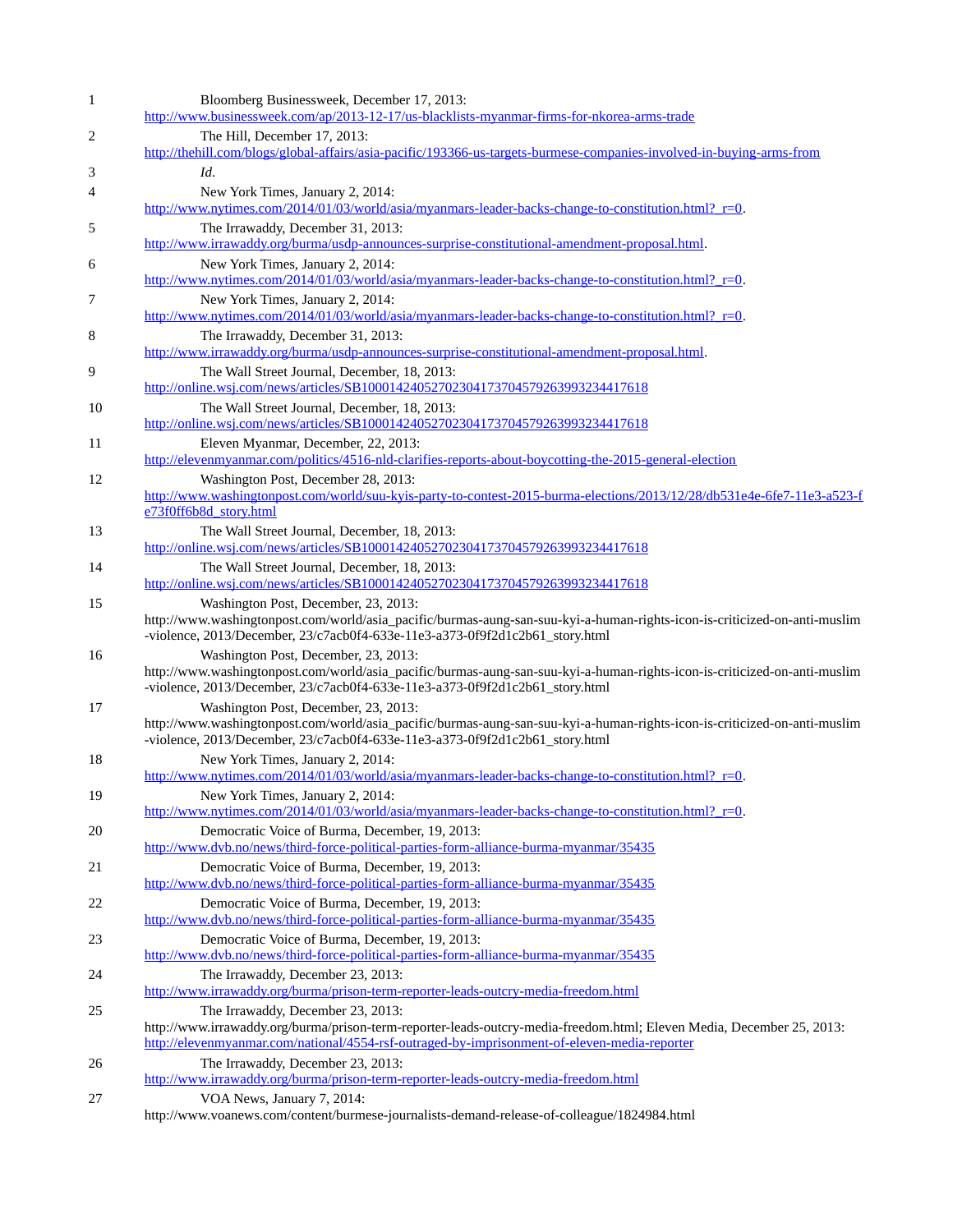| 28       | The Irrawaddy, December 23, 2013:<br>http://www.irrawaddy.org/burma/prison-term-reporter-leads-outcry-media-freedom.html  |
|----------|---------------------------------------------------------------------------------------------------------------------------|
| 29       | Eleven Media, December 25, 2013:                                                                                          |
|          | http://elevenmyanmar.com/national/4554-rsf-outraged-by-imprisonment-of-eleven-media-reporter                              |
| 30       | The Irrawaddy, December 13, 2013:                                                                                         |
|          | http://www.irrawaddy.org/burma/ministry-urges-press-council-take-action-journal.html                                      |
| 31       | The Irrawaddy, December 13, 2013:                                                                                         |
|          | http://www.irrawaddy.org/burma/ministry-urges-press-council-take-action-journal.html                                      |
| 32       | The Irrawaddy, December 13, 2013:                                                                                         |
|          | http://www.irrawaddy.org/burma/ministry-urges-press-council-take-action-journal.html                                      |
| 33       | The Irrawaddy, December 13, 2013:                                                                                         |
|          | http://www.irrawaddy.org/burma/ministry-urges-press-council-take-action-journal.html                                      |
| 34       | Radio Free Asia, December 13, 2013: www.rfa.org/english/news/myanmar/media-12132013194255.html                            |
| 35       | The Irrawaddy, December 13, 2013:<br>http://www.irrawaddy.org/burma/ministry-urges-press-council-take-action-journal.html |
| 36       | The Irrawaddy, December 13, 2013:                                                                                         |
|          | http://www.irrawaddy.org/burma/ministry-urges-press-council-take-action-journal.html                                      |
| 37       | The Irrawaddy, December 10, 2013:                                                                                         |
|          | http://www.irrawaddy.org/burma/plans-afoot-launch-european-backed-journalism-school-burma.html                            |
| 38       | The Irrawaddy, December 10, 2013:                                                                                         |
|          | http://www.irrawaddy.org/burma/plans-afoot-launch-european-backed-journalism-school-burma.html                            |
| 39       | The Irrawaddy, December 10, 2013:                                                                                         |
|          | http://www.irrawaddy.org/burma/plans-afoot-launch-european-backed-journalism-school-burma.html                            |
| 40       | Channel News Asia, December 26, 2013:                                                                                     |
|          | http://www.channelnewsasia.com/news/asiapacific/boom-in-advertising/934454.html                                           |
| 41       | Channel News Asia, December 26, 2013:                                                                                     |
|          | http://www.channelnewsasia.com/news/asiapacific/boom-in-advertising/934454.html                                           |
| 42       | The Irrawaddy, December 3, 3013:<br>http://www.irrawaddy.org/burma/reforming-burma-moves-global-corruption-rankings.html  |
|          | Id.                                                                                                                       |
| 43<br>44 | Id.                                                                                                                       |
| 45       | Id.                                                                                                                       |
| 46       | The Irrawaddy, December 3, 2013:                                                                                          |
|          | http://www.irrawaddy.org/burma/burma-lawyers-see-greater-freedom-still-far-go.html                                        |
| 47       | ICJ, December 3, 2013; http://www.icj.org/myanmar-lawyers-still-face-restrictions-despite-increased-independence-2/       |
| 48       | Id.                                                                                                                       |
| 49       | Id.                                                                                                                       |
| 50       | Id.                                                                                                                       |
| 51       | Id.                                                                                                                       |
| 52       | Id.                                                                                                                       |
|          |                                                                                                                           |
| 53       | News 24, December 11, 2013, http://www.news24.com/World/News/Myanmar-frees-44-political-prisoners-20131211                |
| 54       | The Irrawaddy, December 31, 2013, http://www.irrawaddy.org/burma/burma-pardons-political-offenders.html                   |
| 55       | Id.                                                                                                                       |
| 56       | Id.                                                                                                                       |
| 57       | Id.                                                                                                                       |
| 58       | Id.                                                                                                                       |
| 59       | Id.                                                                                                                       |
| 60       | News 24, December 11, 2013, http://www.news24.com/World/News/Myanmar-frees-44-political-prisoners-20131211                |
| 61       | Id.                                                                                                                       |
| 62       | Radio Free Asia, December 20, 2013, http://www.rfa.org/english/news/myanmar/pledge-12202013185124.html                    |
| 63       | The Irrawaddy, December 31, 2013, http://www.irrawaddy.org/burma/burma-pardons-political-offenders.html                   |
| 64       | Myanmar Times, December 1, 2013:                                                                                          |
|          | http://www.mmtimes.com/index.php/business/8895-government-could-issue-new-fdi-rules-in-december.html.                     |
| 65       | Id.                                                                                                                       |
| 66       | Live Trading News, December 24, 2013:                                                                                     |
|          | http://www.livetradingnews.com/asean-myanmar-govt-support-private-sector-business-growth-23665.htm.                       |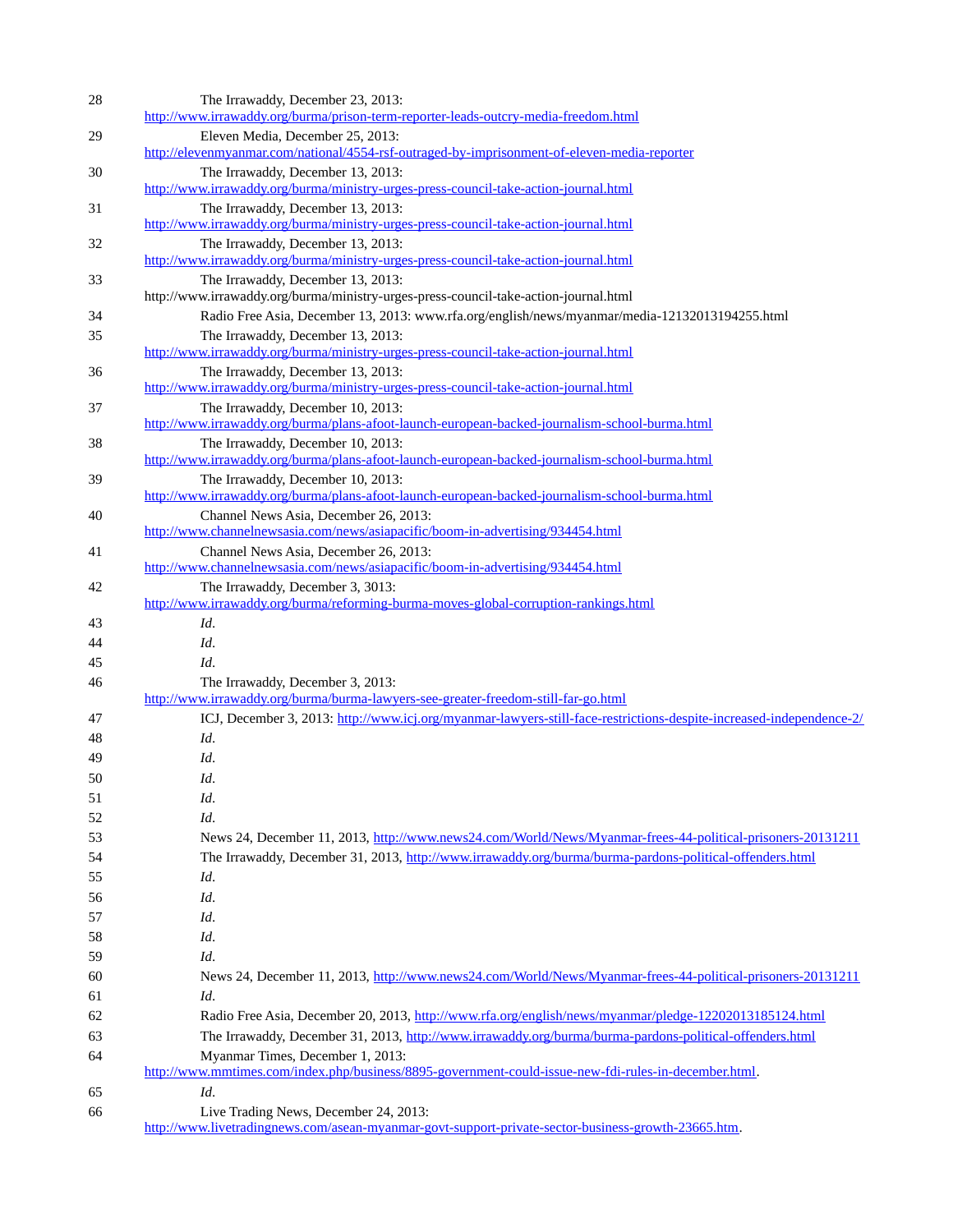| 67  | Id.                                                                                                                                                                                                           |
|-----|---------------------------------------------------------------------------------------------------------------------------------------------------------------------------------------------------------------|
| 68  | Id.                                                                                                                                                                                                           |
| 69  | Eleven Myanmar, December 29, 2013:<br>http://www.elevenmyanmar.com/business/4598-myanmar-eu-to-sign-investment-agreement.                                                                                     |
| 70  | Id.                                                                                                                                                                                                           |
|     | Id.                                                                                                                                                                                                           |
| 71  |                                                                                                                                                                                                               |
| 72  | Channel NewsAsia, December 10, 2013:<br>http://www.channelnewsasia.com/news/business/myanmar-tightens/917768.html#.                                                                                           |
| 73  | Myanmar Times, December 1, 2013:                                                                                                                                                                              |
|     | http://www.mmtimes.com/index.php/business/8895-government-could-issue-new-fdi-rules-in-december.html.                                                                                                         |
| 74  | Id.                                                                                                                                                                                                           |
| 75  | Id.                                                                                                                                                                                                           |
| 76  | Id.                                                                                                                                                                                                           |
| 77  | Id.                                                                                                                                                                                                           |
| 78  | Id.                                                                                                                                                                                                           |
| 79  | The Irrawaddy,<br>http://www.irrawaddy.org/burma/japan-burma-sign-investment-pact.html                                                                                                                        |
| 80  | The Wall Street Journal, December 15, 2013:                                                                                                                                                                   |
|     | http://online.wsj.com/news/articles/SB10001424052702304173704579259732281559334.                                                                                                                              |
| 81  | Eleven Myanmar, December 22, 2013: http://elevenmyanmar.com/index.php?<br>option=com_content&view=article&id=4517:myanmar-to-upgrade-yangon-mandalay-railway-next-year&catid=44:national&It<br>$emid = 384$ . |
| 82  | Id.                                                                                                                                                                                                           |
| 83  | Id.                                                                                                                                                                                                           |
| 84  | Business Standard, December 11, 2013:                                                                                                                                                                         |
|     | http://www.business-standard.com/article/news-ani/jfe-myanmar-construction-ministry-establish-jy-firm-for-steel-structure-proj<br>ects-113121100354 1.html.                                                   |
| 85  | Global Post, December 2, 2013:                                                                                                                                                                                |
|     | http://www.globalpost.com/dispatch/news/xinhua-news-agency/131202/myanmar-japan-form-steel-joint-venture.                                                                                                     |
| 86  | Business Standard, December 11, 2013:<br>http://www.business-standard.com/article/news-ani/jfe-myanmar-construction-ministry-establish-jy-firm-for-steel-structure-proj<br>ects-113121100354 1.html.          |
| 87  | Id.                                                                                                                                                                                                           |
| 88  | NDTV, December 26, 2013:                                                                                                                                                                                      |
|     | http://www.ndty.com/article/india/myanmar-india-project-to-complete-by-mid-2014-463196.                                                                                                                       |
| 89  | Id.                                                                                                                                                                                                           |
| 90  | Id.                                                                                                                                                                                                           |
| 91  | Id.                                                                                                                                                                                                           |
| 92  |                                                                                                                                                                                                               |
|     | Global Post, December 3, 2013:<br>http://www.globalpost.com/dispatch/news/xinhua-news-agency/131203/roundup-myanmar-invites-intl-companies-develop-sez-<br>project.                                           |
| 93  | Id.                                                                                                                                                                                                           |
| 94  | Id.                                                                                                                                                                                                           |
| 95  | Id.                                                                                                                                                                                                           |
| 96  | Reuters, December 2, 2013: http://www.reuters.com/article/2013/12/02/myanmar-health-idUSL3N0II2HE20131202.                                                                                                    |
| 97  | Id.                                                                                                                                                                                                           |
| 98  | Id.                                                                                                                                                                                                           |
| 99  | Id.                                                                                                                                                                                                           |
| 100 | Id.                                                                                                                                                                                                           |
|     |                                                                                                                                                                                                               |
| 101 | Id.                                                                                                                                                                                                           |
| 102 | Id.                                                                                                                                                                                                           |
| 103 | Strategy World, December 24, 2013: http://www.strategypage.com/qnd/myanmar/articles/20131224.aspx.                                                                                                            |
| 104 | Id.                                                                                                                                                                                                           |
| 105 | Id.                                                                                                                                                                                                           |
| 106 | Id.                                                                                                                                                                                                           |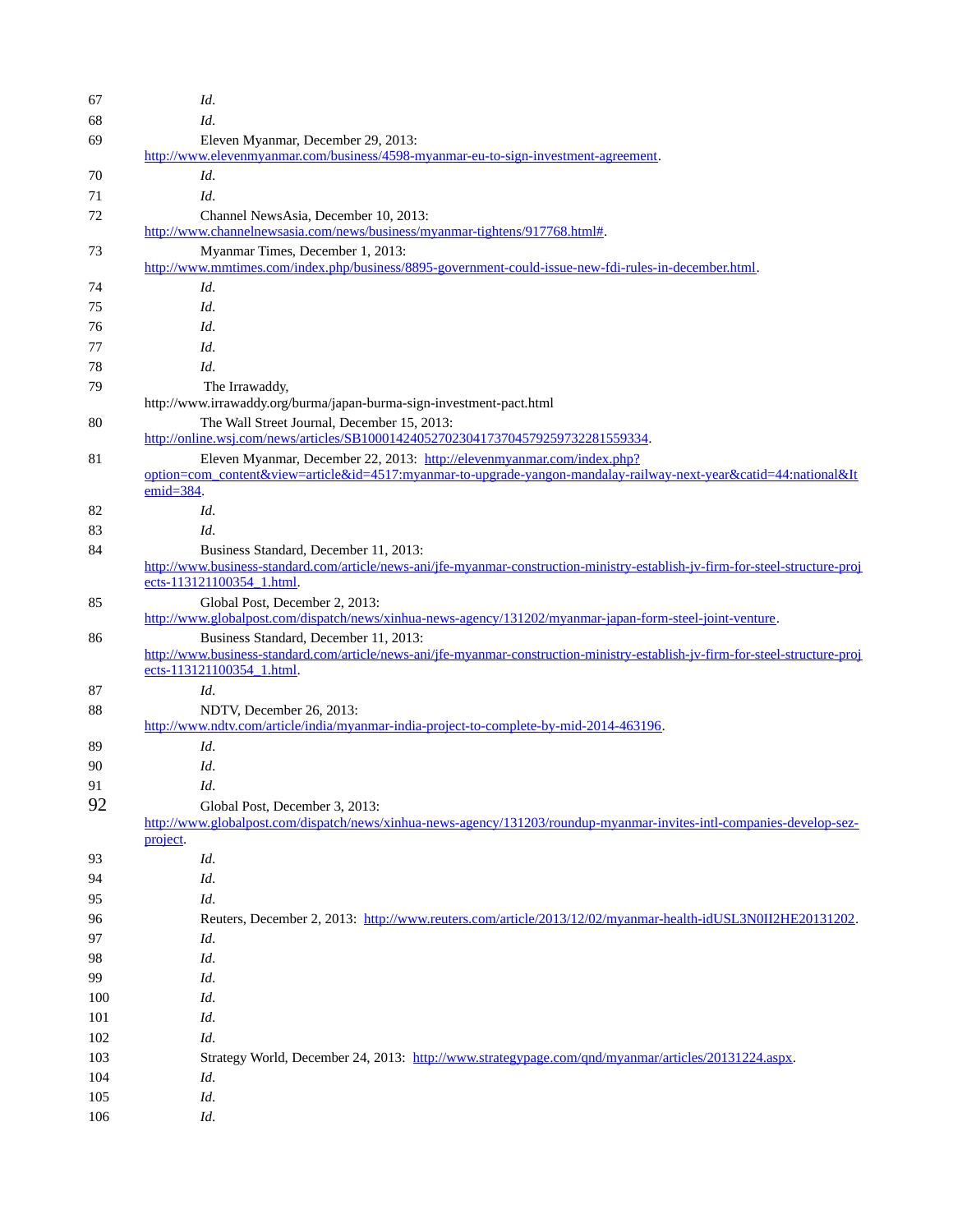| 107 | Id.                                                                                                                                       |
|-----|-------------------------------------------------------------------------------------------------------------------------------------------|
| 108 | Id.                                                                                                                                       |
| 109 | Id.                                                                                                                                       |
| 110 | Id.                                                                                                                                       |
| 111 | Id.                                                                                                                                       |
| 112 | Id.                                                                                                                                       |
|     |                                                                                                                                           |
| 113 | Id.                                                                                                                                       |
| 114 | Id.                                                                                                                                       |
| 115 | Myanmar Times, December 8, 2013:                                                                                                          |
|     | http://www.mmtimes.com/index.php/national-news/8975-farmers-reclaim-land-confiscated-by-military.html                                     |
| 116 | Id.                                                                                                                                       |
| 117 | See our November 2013 report.                                                                                                             |
| 118 | Myanmar Times, December 8, 2013:<br>http://www.mmtimes.com/index.php/national-news/8975-farmers-reclaim-land-confiscated-by-military.html |
| 119 | Id.                                                                                                                                       |
| 120 | Myanmar Times, December 15, 2013:                                                                                                         |
|     | http://www.mmtimes.com/index.php/national-news/9064-more-confiscations-near-letpadaung-mine.html                                          |
| 121 | Id.                                                                                                                                       |
| 122 | Democratic Voice of Burma, December 13, 2013:                                                                                             |
|     | https://www.dvb.no/dvb-video/more-land-fenced-off-at-latpadaung-locals-devastated-burma-myanmar/35247                                     |
| 123 | Id.                                                                                                                                       |
| 124 | Mizzima, December 10, 2013:                                                                                                               |
|     | http://www.mizzima.com/mizzima-news/environment/item/10721-health-survey-planned-at-village-near-copper-mine-acid-plan                    |
|     | t; The Irrawaddy, December 12, 2013:                                                                                                      |
|     | http://www.irrawaddy.org/burma/near-letpadaung-factory-pollution-raises-health-fears.html                                                 |
| 125 | Id.                                                                                                                                       |
| 126 | Id.                                                                                                                                       |
| 127 | See our November 2013 report.                                                                                                             |
| 128 | Democratic Voice of Burma, December 13, 2013:<br>http://www.dvb.no/news/pardoned-activists-return-to-their-cells/35268                    |
| 129 | Mizzima, December 11, 2013:                                                                                                               |
|     | http://www.mizzima.com/mizzima-news/politics/item/10729-pardoned-prisoners-re-arrested-within-hours-says-activist-group                   |
| 130 | The Irrawaddy, January 2, 2014: http://www.irrawaddy.org/burma/mi-officers-released-soon-lawmaker.html                                    |
| 131 | Democratic Voice of Burma, December 24, 2013:                                                                                             |
|     | https://www.dvb.no/news/hunger-strikers-released-from-prison-burma-myanmar/35515                                                          |
| 132 | Democratic Voice of Burma, December 12, 2013:                                                                                             |
|     | http://www.dvb.no/news/land-grab-activist-vows-to-go-on-hunger-strike-burma-myanmar/35200                                                 |
| 133 | Democratic Voice of Burma, December 19, 2013:                                                                                             |
|     | http://www.dvb.no/news/families-denied-access-to-myint-myint-aye-other-hunger-strikers-burma-myanmar/35440                                |
| 134 | Radio Free Asia, December 12, 2013:                                                                                                       |
|     | http://www.rfa.org/english/news/myanmar/migyaungkan-12122013174933.html                                                                   |
| 135 | Id.                                                                                                                                       |
| 136 | Id; see also Eleven Myanmar, December 9, 2013:                                                                                            |
|     | http://elevenmyanmar.com/national/4377-migyaungkan-protesters-meet-with-yangon-officials                                                  |
| 137 | Eleven Myanmar, December 8, 2013:                                                                                                         |
|     | http://elevenmyanmar.com/national/4357-farmers-campaign-against-land-confiscations-at-ngwe-saung-beach                                    |
| 138 | The Irrawaddy, December 27, 2013:                                                                                                         |
|     | http://www.irrawaddy.org/burma/ngwe-saung-tourist-paradise-expense-locals.html                                                            |
| 139 | Id.                                                                                                                                       |
| 140 | Id.                                                                                                                                       |
| 141 | The Irrawaddy, December 17, 2013:                                                                                                         |
|     | http://www.irrawaddy.org/burma/military-leases-seized-ngapali-beach-land-hotel-developers.html                                            |
| 142 | Id.                                                                                                                                       |
| 143 | Id.                                                                                                                                       |
| 144 | Myanmar Times, December 15, 2013:                                                                                                         |
|     | http://www.mmtimes.com/index.php/national-news/9053-three-quarters-of-new-land-concessions-unused-ministry.html                           |